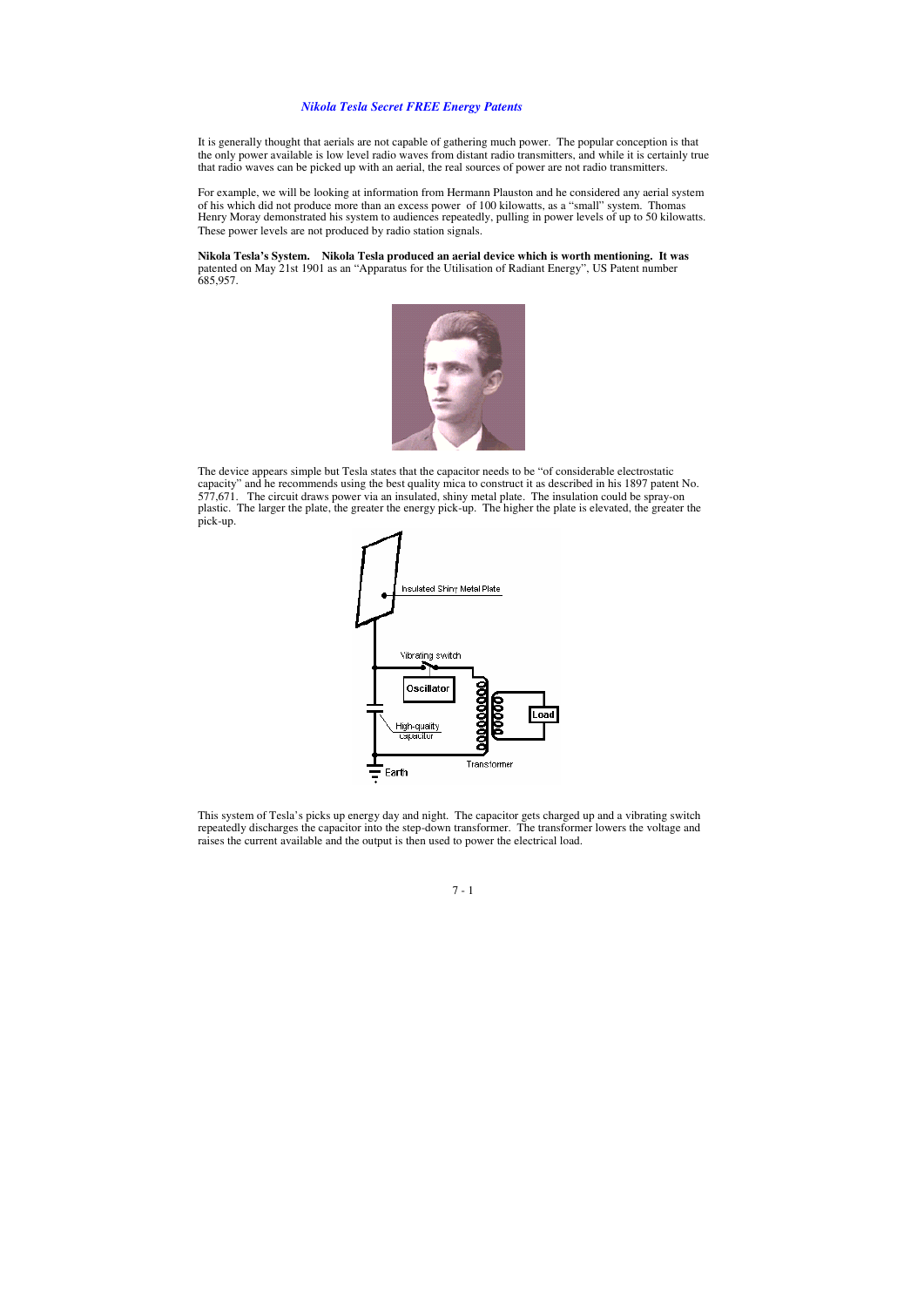It seems probable that this device operates primarily from static electricity, which some people believe is a manifestation of the zero-point energy field. Tesla's equipment might well operate when fed by a motordriven Wimshurst machine instead of a large aerial plate. Details of home-built Wimshurst equipment are available in the book 'Homemade Lightning' by R.A. Ford, ISBN 0-07-021528-6.

However, it should be understood that Tesla described two different forms of energy pick-up. The first is static electricity, picked up from very slight interaction of the pick-up plate with the zero-point energy field flowing through it, and the other being pick-up of dynamic radiant energy events, typically from lightning strikes. At a casual glance, the average person would not consider lightning as being a viable source of energy, but this is not the case as there are about two hundred lightning strikes per second - mainly in the tropics - and what is generally not understood is that they are radiant energy events and their effects are felt instantly everywhere on earth as transmissions through the zero-point energy field are instantaneous at any distance. To clarify the situation a little more, here are two of Tesla's patents, one on pick-up of the static field which Tesla remarks appears to be unlimited in voltage, and one patent on pick-up of dynamic energy.

This is a slightly re-worded copy of this patent, as some words have changed their meaning since this patent was issued. If you wish to see the original, then http://www.freepatentsonline.com will allow you to download a copy without any charge.

| <b>Patent US 685,957</b> | <b>5th November 1901</b> | <b>Inventor: Nikola Tesla</b> |
|--------------------------|--------------------------|-------------------------------|
|                          |                          |                               |

## **APPARATUS FOR THE UTILISATION OF RADIANT ENERGY**

#### *To all whom it may concern:*

Be it known that I, Nikola Tesla, a citizen of the Unites States, residing at the borough of Manhattan, in the city, county and State of New York, have invented certain new and useful improvements in Apparatus for the Utilisation of Radiant Energy, of which the following is a specification, reference being had to the drawings accompanying and forming a part of the same.

It is well known that certain radiations - such as those of ultra-violet light, cathodic, Roentgen rays, or the like - possess the property of charging and discharging conductors of electricity, the discharge being particularly noticeable when the conductor upon which the rays impinge is negatively electrified. These radiations are generally considered to be ether vibrations of extremely small wave lengths, and in explanation of the phenomena noted, it has been assumed by some authorities that they ionise, or render conducting, the atmosphere through which they are propagated. However, my own experiments and observations lead me to conclusions more in accord with the theory heretofore advanced by me that sources of such radiant energy throw off with great velocity, minute particles of matter which are strongly electrified, and therefore capable of charging an electrical conductor, or, even if not so, may at any rate discharge an electrified conductor, either by bodily carrying off its charge or otherwise.

My present application is based upon a discovery which I have made that when rays or radiations of the above kind are permitted to fall upon an insulated conducting-body connected to one of the terminals of a capacitor, while the other terminal of the capacitor is made to receive or carry away electricity, a current flows into the capacitor so long as the insulated body is exposed to the rays, and under the conditions specified below, an indefinite accumulation of electrical energy in the capacitor takes place. After a suitable time interval during which the rays are allowed to act, this energy may manifest itself in a powerful discharge, which may be used for the operation or control of mechanical or electrical devices, or rendered useful in many other ways.

In applying my discovery, I provide a capacitor, preferably of considerable electrostatic capacity, and connect one of its terminals to an insulated metal plate or other conducting-body exposed to the rays or streams of radiant matter. It is very important, particularly in view of the fact that electrical energy is generally supplied to the capacitor at a very slow rate, to construct the capacitor with the greatest care. I prefer to use the best quality of mica as the dielectric, taking every possible precaution in insulating the armatures, so that the instrument may withstand great electrical pressures without leaking and may leave no perceptible electrification when discharging instantaneously. In practice, I have found that the best results are obtained with capacitors treated in the manner described in Patent 577,671 granted to me on 23rd February 1897. Obviously, the above precautions should be the more rigorously observed the slower the rate of charging and the smaller the time interval during which the energy is allowed to accumulate in the capacitor. The insulated plate or conducting-body should present to the rays or streams of matter, as large a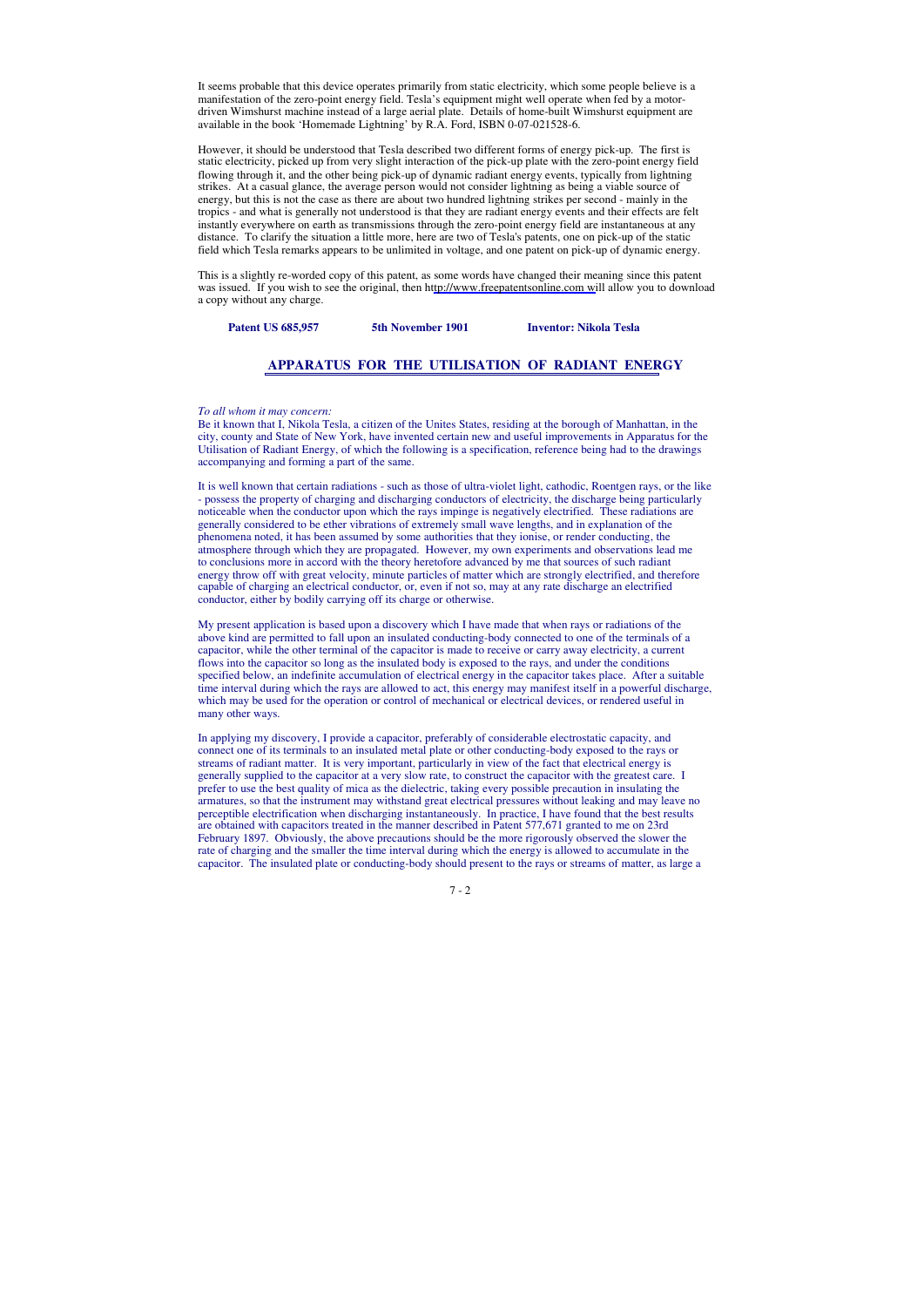surface as is practical, I having ascertained that the amount of energy conveyed to it per unit of time is, under otherwise identical conditions, proportional to the area exposed, or nearly so. Furthermore, the surface should be clean and preferably highly polished or amalgamated. The second terminal or armature of the capacitor may be connected to one of the poles of a battery or other source of electricity, or to any conducting body or object whatever of such properties or so conditioned that by its means, electricity of the required sign will be supplied to the terminal. A simple way of supplying positive or negative electricity to the terminal is to connect it to an insulated conductor supported at some height in the atmosphere, or to a grounded conductor, the former, as is well known, furnishing positive, and the latter negative electricity. As the rays or supposed streams of matter generally convey a positive charge to the first terminal of the capacitor mentioned above. I usually connect the second terminal of the capacitor to the ground, this being the most convenient way of obtaining negative electricity, dispensing with the necessity of providing an artificial source. In order to use the energy collected in the capacitor for any useful purpose, I also connect to the capacitor terminals, a circuit containing an instrument or apparatus which it is desired to operate, and another instrument or device for alternately closing and opening the circuit. This latter device can be any form of circuit-controller with fixed or moveable parts or electrodes, which may be actuated either by the stored energy or by independent means.

My discovery will be more fully understood from the following description and drawings, where Fig.1 is a diagram showing the general arrangement of the apparatus as usually employed.



**Fig.2 is a similar diagram, illustrating in more detail, typical forms of the devices or elements used in**  practice.



**Fig.3 and Fig.4 are diagrams of modified arrangements suitable for special purposes.**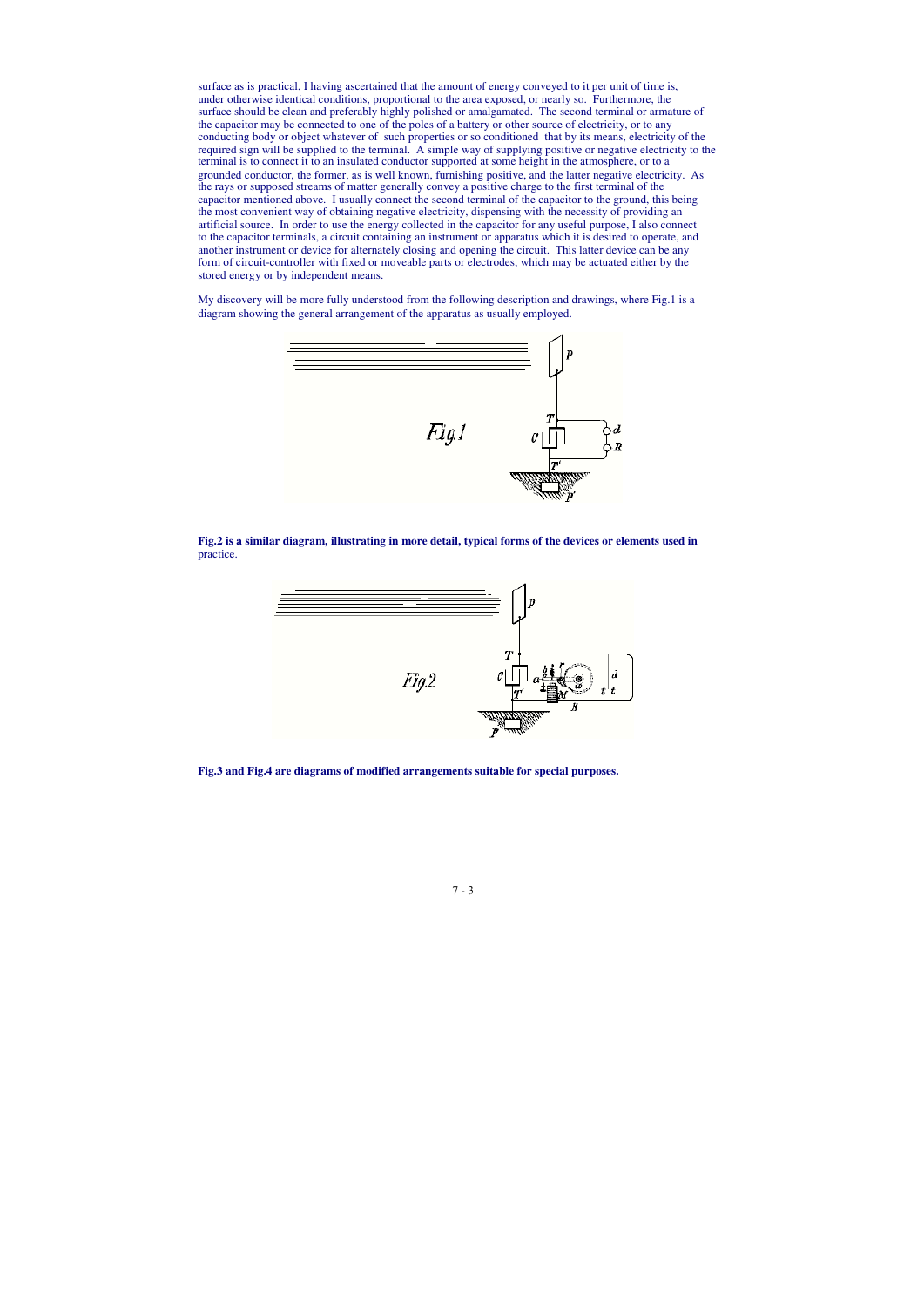

**Fig.1 shows the simplest form, in which C is the capacitor, P the insulated plate or conducting-body which is**  exposed to the rays, and P' another plate or conductor which is grounded, all being connected in series as shown. The terminals T and T' of the capacitor C are also connected to a circuit which contains a device R which is to be operated, and a circuit-controlling device d as described above.

The apparatus being arranged as shown, it will be found that when the radiation of the sun, or any other source capable of producing the effects described above, fall on plate P, there will be an accumulation of energy in capacitor C. I believe that this phenomenon is best explained as follows: The sun, as well as other sources of radiant energy , throws off minute particles of positively electrified matter, which striking plate P, create an electrical charge on it. The opposite terminal of the capacitor being connected to the ground, which can be considered to be a vast reservoir of negative electricity, a feeble current flows continuously into the capacitor, and since these supposed particles are of an inconceivably small radius or curvature, and consequently, charged to a very high voltage, this charging of the capacitor may continue as I have actually observed, almost indefinitely, even to the point of rupturing the dielectric. If the device d be of such character that it will operate to close the circuit in which it is included when the capacitor voltage has reached a certain level, then the accumulated charge will pass through the circuit, operating the receiver R.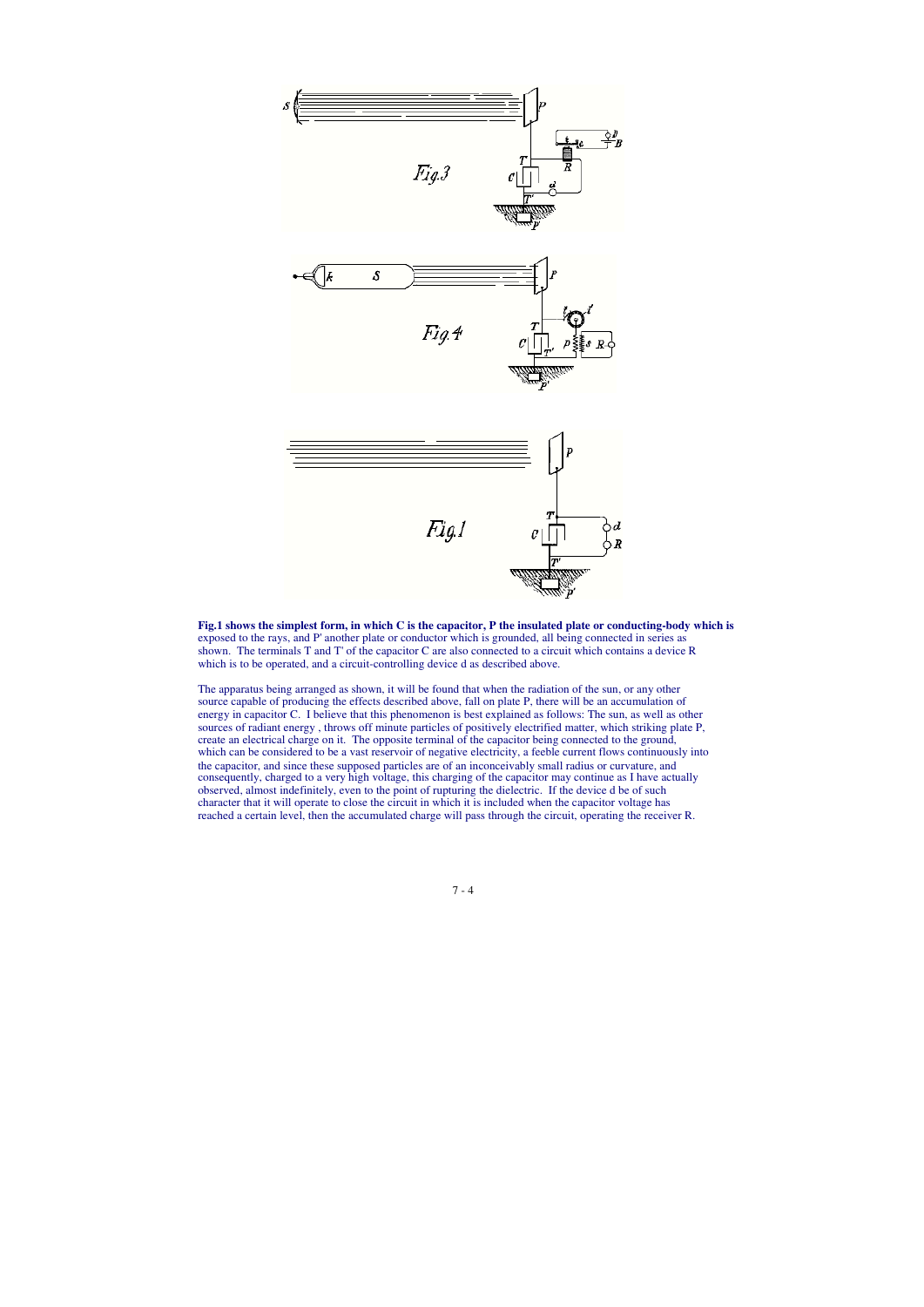

In illustration of this effect, Fig.2 shows the same general arrangement as in Fig.1, and the device d is shown composed of two very thin conducting plates t and t' which are free to move and placed very close to each other. The freedom of movement can be either through the flexibility of the plates or through the character of their support. To improve their action they should be enclosed in a housing which can have the air removed from it. The plates t and t' are connected in series in a working circuit which includes a suitable receiver, which in this example is shown as an electromagnet M, a moveable armature a, a spring b, and a ratchet wheel w, provided with a spring-pawl r, which is pivoted to armature a as illustrated. When the radiation falls on plate P, a current flows into the capacitor until its voltage causes the plates t and t' to be attracted together, closing the circuit and energising the magnet M, causing it to draw down the armature a and cause a partial rotation of the ratchet wheel w. When the current flow stops, the armature is retracted by the spring b, without, however, moving the wheel w. With the stoppage of the current, the plates t and t' cease to be attracted and separate, thus restoring the circuit to its original condition.





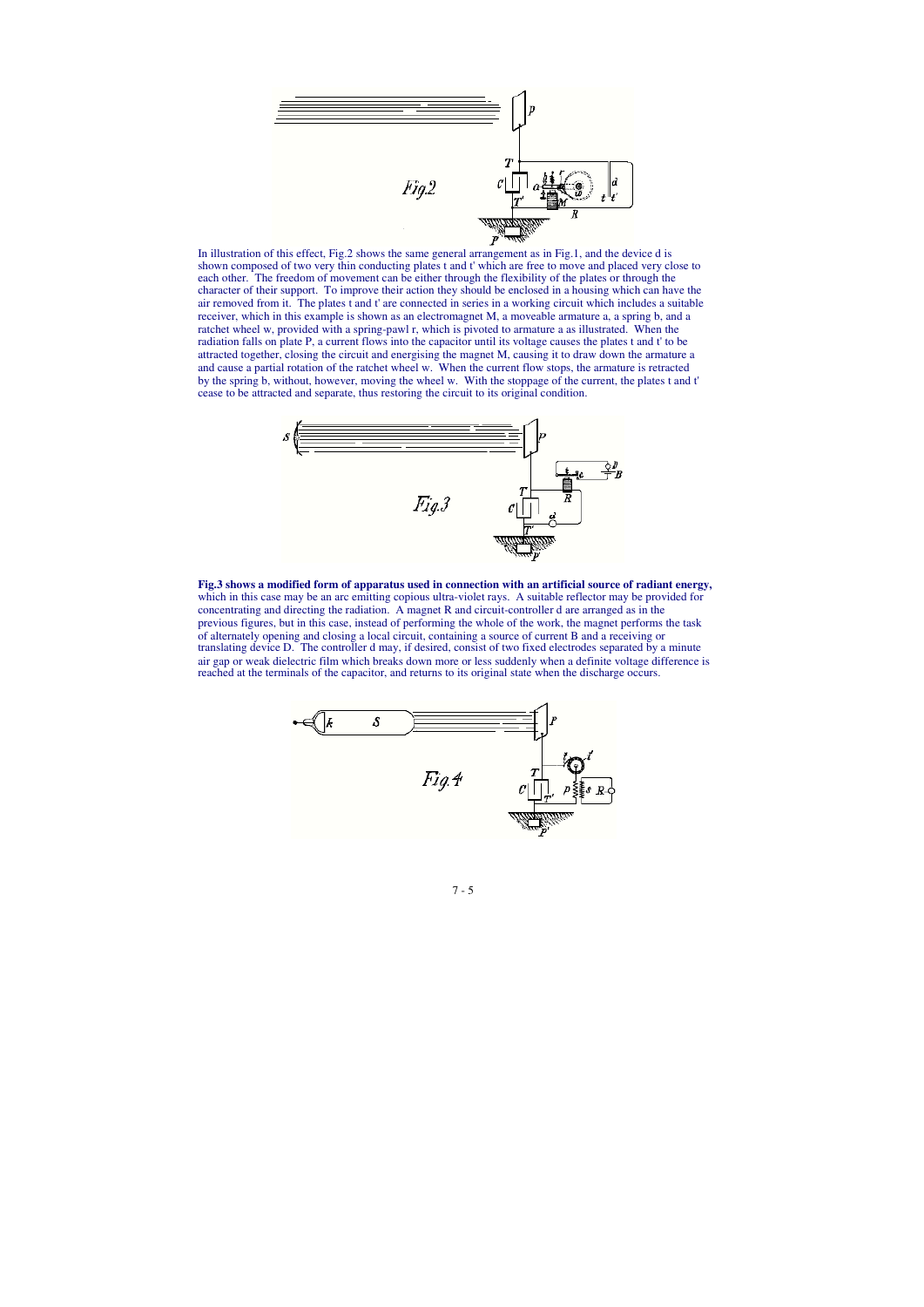Still another modification is shown in Fig.4, in which S, the source of radiant energy is a special form of Roentgen tube devised by me, having only one terminal k, generally of aluminium, in the form of half a sphere, with a plain polished surface on the front side, from which the streams are thrown off. It may be excited by attaching it to one of the terminals of any generator with sufficiently high electromotive force; but whatever apparatus is used, it is important that the tube has the air inside it removed to a high degree, otherwise it might prove to be entirely ineffective. The working, or discharge circuit connected to the terminals T and T' of the capacitor, includes, in this case, the primary winding p of a transformer, and a circuit-controller comprised of a fixed terminal or brush t and a moveable terminal t' in the shape of a wheel, with conducting and insulating segments, which may be rotated at an arbitrary speed by any suitable means. In inductive relation to the primary winding p, is a secondary winding s, usually of a much greater number of turns, to the ends of which is connected a receiver R. The terminals of the capacitor being connected as shown, one to an insulated plate P and the other to a grounded plate P'. When the tube S is excited, rays or streams of matter are emitted from it and these convey a positive charge to the plate P and capacitor terminal T, while the capacitor terminal T' is continuously receiving negative electricity from plate P'. As already explained, this results in an accumulation of electrical energy in the capacitor, and this continues as long as the circuit including the primary winding p is interrupted. Whenever the circuit is closed by the rotation of the terminal t', the stored energy is discharged through the primary winding p, giving rise to induced currents in the secondary winding s, which operates the receiver R.

It is clear from what has been stated above, that if the terminal T' is connected to a plate supplying positive instead of negative electricity, then the rays should convey negative electricity to plate P. The source S may be any form of Roentgen or Leonard tube, but it is obvious from the theory of action that in order to be very effective, the impulses exciting it should be wholly, or mainly of one sign. If ordinary symmetrical alternating currents are employed, then provision should be made for allowing the rays to fall on plate P only during those periods when they can produce the desired result. Obviously, if the source radiation is stopped or intercepted, or the intensity varied in any manner such as periodically interrupting or rhythmically varying the current exciting the source, there will be corresponding changes in the action upon the receiver R and thus signals may be transmitted and many other useful effects produced. Further, it will be understood that any form of circuit-closer which will respond, or be set in operation when a predetermined amount of energy is stored in the capacitor, may be used instead of the device already described in connection with Fig.2.

The second patent requires the equipment to be tuned to one quarter of the wavelength of the energy pulses being collected. This patent shows a transmission method as well as a receiving method, but our main concern here is the receiving section shown on the right of the diagram as that can receive naturally occurring energy pulses in the environment and so provides free usable energy.

As it may be a little difficult to visualise the coil arrangement in this patent as many people are familiar with the "Tesla Coil" arrangement where a few turns of thick wire or copper tubing are used as a winding placed around an ordinary cylindrical coil, much like, this illustration from Tesla's patent US 568,178:



In this case it should be understood that Tesla is speaking about his flat "pancake" coil design and not the well-known Tesla Coil configuration.

 **Patent US 649,621 15th May 1900 Inventor: Nikola Tesla** 

# **APPARATUS FOR THE TRANSMISSION OF ELECTRICAL ENERGY**

*To all whom it may concern:* 

Be it known that I, Nikola Tesla, a citizen of the Unites States, residing at the borough of Manhattan, in the city, county and State of New York, have invented certain new and useful improvements in Apparatus for the Transmission of Electrical Energy, of which the following is a specification, reference being had to the drawing accompanying and forming a part of the same.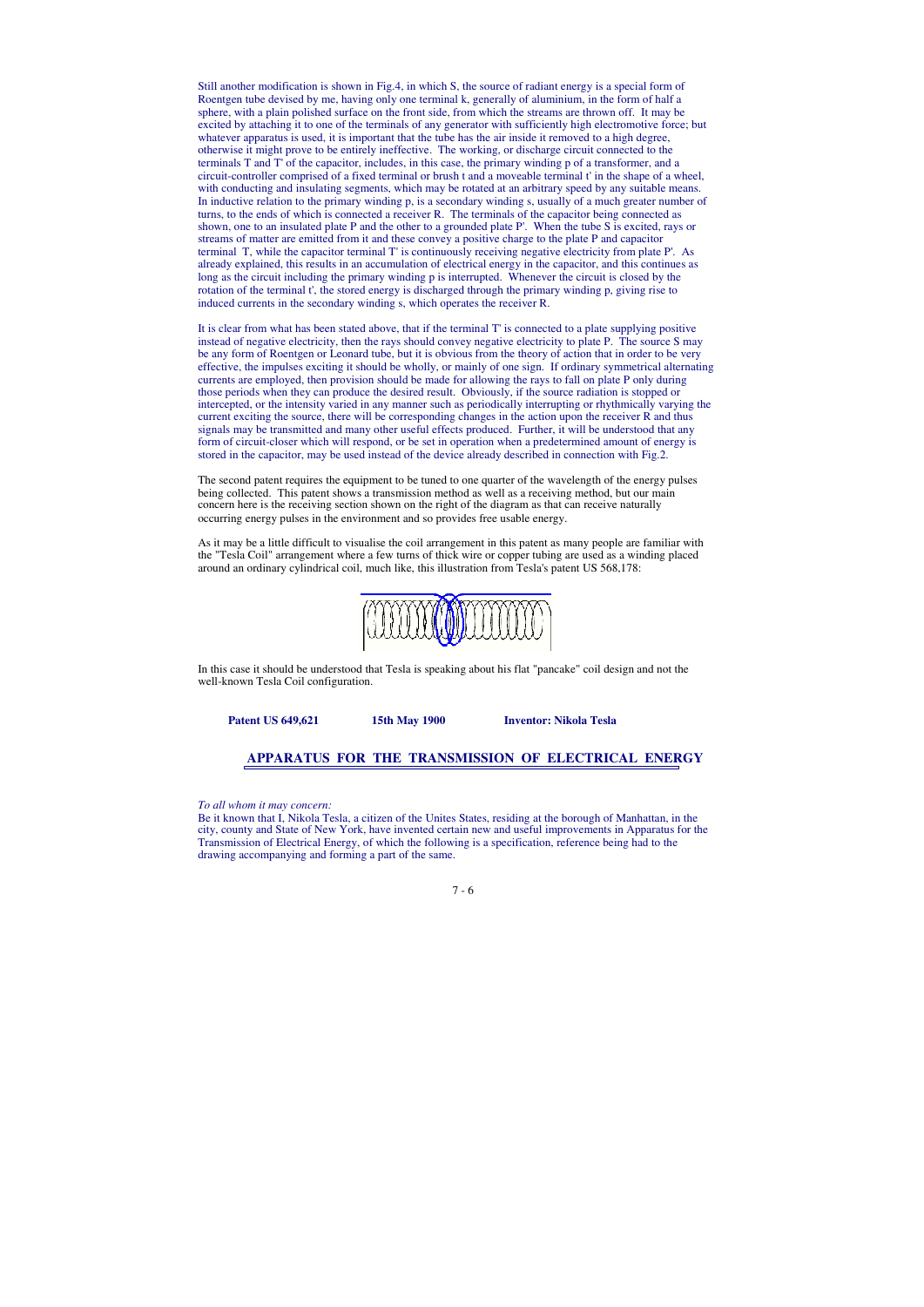

This application is a division of an application filed by me on 2nd September 1897, US 650,343 entitled "Systems of Transmission of Electrical Energy" and is based on new and useful features and combinations of apparatus shown and described in that patent application.

This invention comprises a transmitting coil or conductor in which electrical currents or oscillations are produced and which is arranged to cause these currents or oscillations to be propagated by conduction through the natural medium from one location to a remote location, and a receiving coil or conductor adapted to be excited by the oscillations or currents propagated by the transmitter.

This apparatus is shown in the accompanying diagram where A is a coil, generally of many turns and of a very large diameter, wound in spiral form, either around a magnetic core or not as may be desired. C is a second coil formed by a conductor of much larger size and smaller length, wound around and in proximity to coil A.

The apparatus at one point is used as a transmitter, the coil A in this case forming a high-voltage secondary of a transformer, and the coil C the primary which operates at a much lower voltage. The source of current for the primary winding is marked G. One terminal of the secondary winding A is at the centre of the spiral coil, and from this terminal the current is led by a conductor B to a terminal D, preferably of large surface, formed or maintained by such means as a balloon at an elevation suitable for the purpose of transmission. The other terminal of the secondary winding A is connected to earth, and if desired, to the primary winding also in order that the primary winding may also be at substantially the same voltage as the adjacent portions of the secondary winding, thus ensuring safety.

At the receiving station, a transformer of similar construction is used, but in this case the coil A' constitutes the primary winding and the shorter coil C' is the secondary winding. In this receiving circuit, lamps L,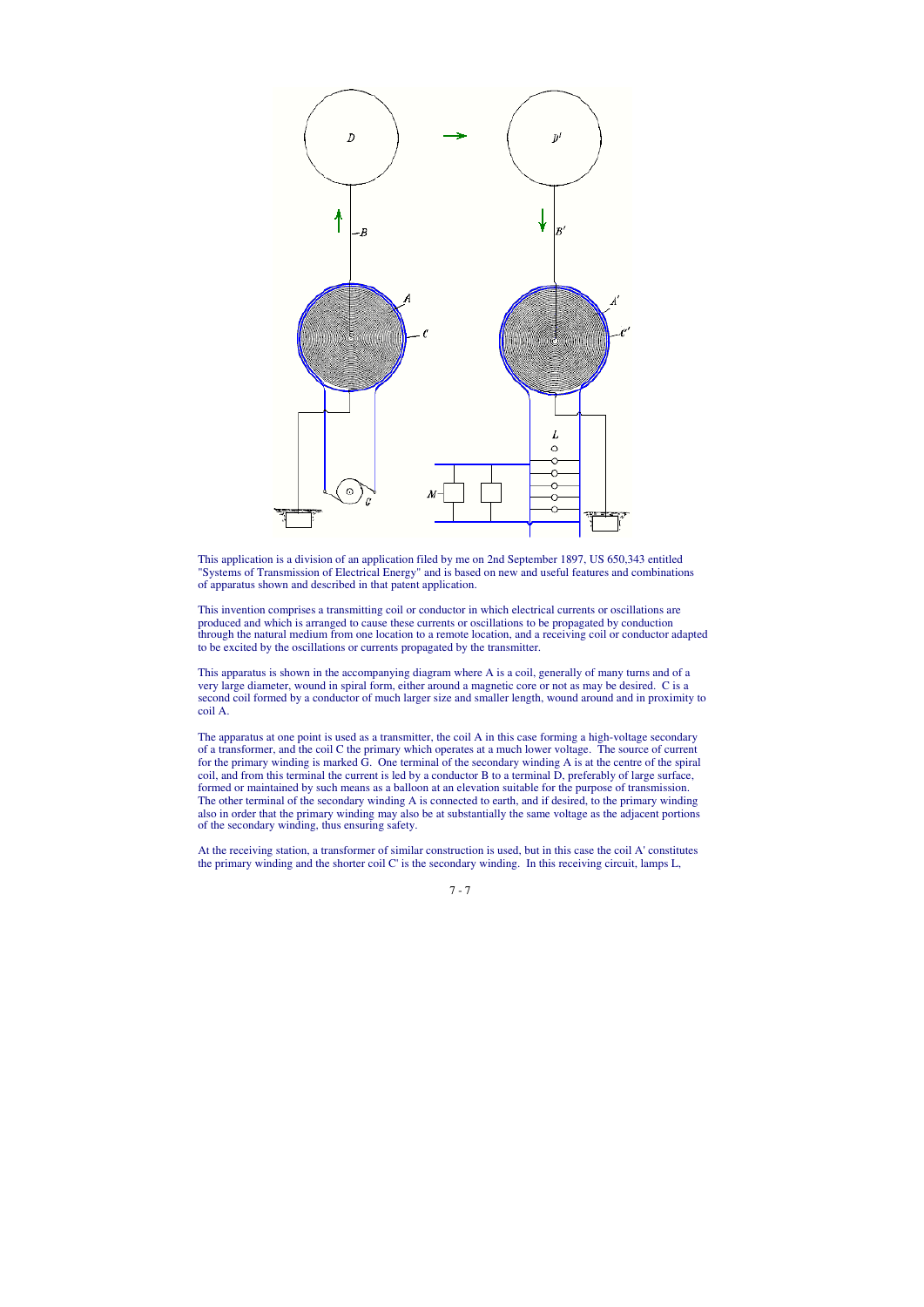motors M, or other devices for using this current, are connected. The elevated terminal D' connects with the centre of the coil A' and the other terminal is connected to earth and preferably, also, to the coil C' again for safety reasons as mentioned above.

The length of the thin wire coil in each transformer should be approximately one quarter of the wave length of the electric disturbance in the circuit, this estimate being based on the velocity of propagation of the disturbance through the coil itself and the circuit with which it is designed to be used. By way of illustration, if the rate at which the current flows through the circuit containing the coil is 185,000 miles per second, then a frequency of 925 Hz would maintain 925 stationary nodes in a circuit 185,000 miles long and each wave would be 200 miles in length.

For such a low frequency, which would only be resorted to when it is indispensable for the operation of ordinary motors, I would use a secondary winding wound from a wire 50 miles in length. By adjusting the length of wire in the secondary winding, the points of highest voltage are made to coincide with the elevated terminals D and D', and it should be understood that whatever wire length is chosen, this length requirement should be complied with in order to get the best possible results.

When the source of current G is in operation and produces rapidly pulsating or oscillating currents in the circuit of coil C, corresponding induced currents of very much higher voltage are generated in the secondary coil A, and since the voltage in that coil gradually increases with the number of turns towards the centre, and the voltage difference between adjacent turns is comparatively small, a very high voltage is generated, which would not be possible with ordinary coils.

It will be readily understood that when these relationships exist, the best conditions for resonance between the transmitting and receiving circuits are attained and owing to the fact that the points of highest voltage in the coils A and A' are coincident with the elevated terminals, the maximum current flow will take place in the two coils and this implies that the capacitance and inductance in each of the circuits have the values which produce the most perfect synchronism with the oscillations.

As the main objective is to produce a current with excessively high voltage, this objective is facilitated by using a current in the primary winding which has a very considerable frequency, but that frequency is in a large measure, arbitrary, because if the voltage is sufficiently high and the terminals of the coils be kept at the proper height where the atmosphere is rarefied, the stratum of air will serve as a conducting medium with even less resistance then through an ordinary conductor.

As to the elevation of terminals D and D', it is obvious that this is a matter which will be determined by a number of things, such as the amount and the quality of the work to be performed, the condition of the atmosphere and the character of the surrounding countryside. Thus, if there are high mountains in the vicinity, then the terminals should be at a greater height, and generally, they should be at an altitude much greater than that of the highest objects near them. Since, by the means described, practically any voltage which is desired may be produced, the currents through the air strata may be very small, thus reducing the loss in the air.

The apparatus at the receiving station responds to the currents propagated by the transmitter in a manner which will be well understood from the description above. The primary circuit of the receiver - that is, the thin wire coil A' - is excited by the currents propagated by conduction through the intervening natural medium between it and the transmitter, and these currents induce in the secondary coil C', other currents which are used to operate the devices connected to that circuit.

Obviously, the receiving coils, transformers, or other apparatus may be moveable - as for instance, when they are carried by a vessel floating in the air or by a ship at sea. In the former case, the connection of one terminal of the receiving apparatus to the ground might not be permanent, but might be intermittently or inductively established.

It should be noted that Tesla's suggestion of using the conductive envelope of a specially constructed balloon as a good method of increasing the active area of the elevated receiving plate, is one that was taken up by Hermann Plauston when he was building power stations operating on naturally occurring energy.

**Thomas Henry Moray In this field, Thomas Henry Moray is outstanding. By 1936 he had developed a**  piece of apparatus which was capable of putting out high power with no human-generated input power at all.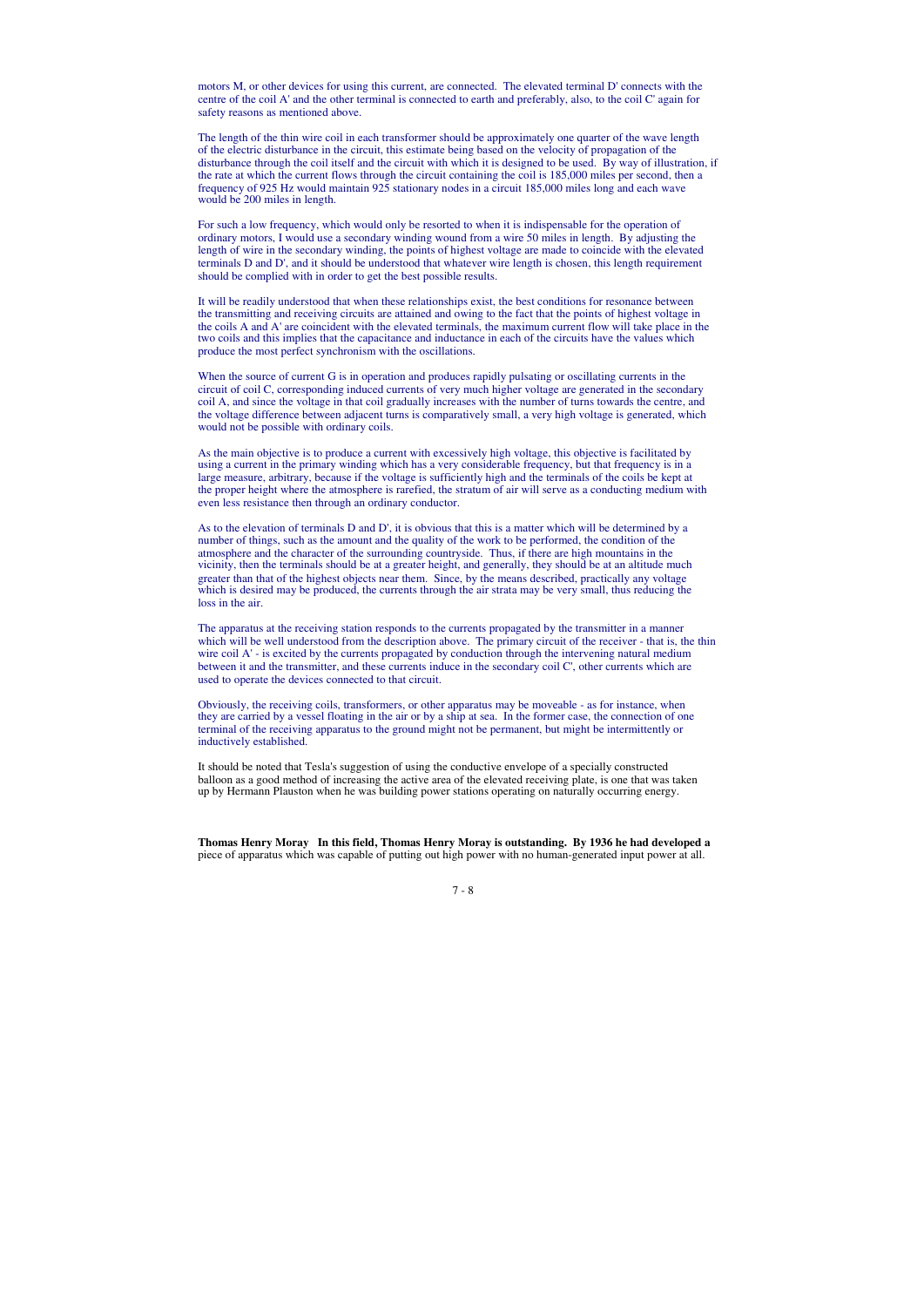

Moray's equipment is said to have contained a germanium diode which he built himself in the days before solid-state devices became readily available. The equipment was examined and tested many times. On dozens of occasions, he demonstrated the equipment driving a bank of twenty 150W bulbs, plus a 600W heater, plus a 575W iron (a total of 4.175 kW). The power picked up by this device needed only small diameter wires and had characteristics different from conventional electricity. One demonstration which was repeated many times, was to show that the output power circuit could be broken and a sheet of ordinary glass placed between the severed ends of the wire, without disrupting the supply. This type of power is called "Cold electricity" because thin wires carrying major power loads, do not overheat. This form of energy is said to flow in waves which surround the wires of a circuit and not actually trough the wires at all. Unlike conventional electricity, it does not use electrons for transmission and that is why it can continue through a sheet of glass which would stop conventional electricity dead in its tracks.

On one occasion, Moray took his equipment away from all urban areas to a place chosen at random by a critic. He then set up the equipment and demonstrated the power output, well away from any mangenerated electrical induction. He disconnected the aerial and showed that the power output stopped immediately. He connected the aerial again to generate the output as before. He then disconnected the earth connection which stopped the output again. When the earth wire was connected again, the output power returned. He found that the power output level fell somewhat at night.



He developed various versions of the device, the latest of which did not need the aerial or earth connections, weighed 50 pounds and had an output of 50 kilowatts. This device was tested in both an aeroplane and a submarine, thus showing the device to be fully self-contained and portable. It was also tested in locations which were fully shielded from electromagnetic radiation.

Moray was shot and wounded in an assassination attempt in his laboratory. This caused him to change the glass in his car to bullet-proof glass. He was threatened many times. His demonstration equipment was smashed with a hammer. When threats were made against his family, he stopped rebuilding his equipment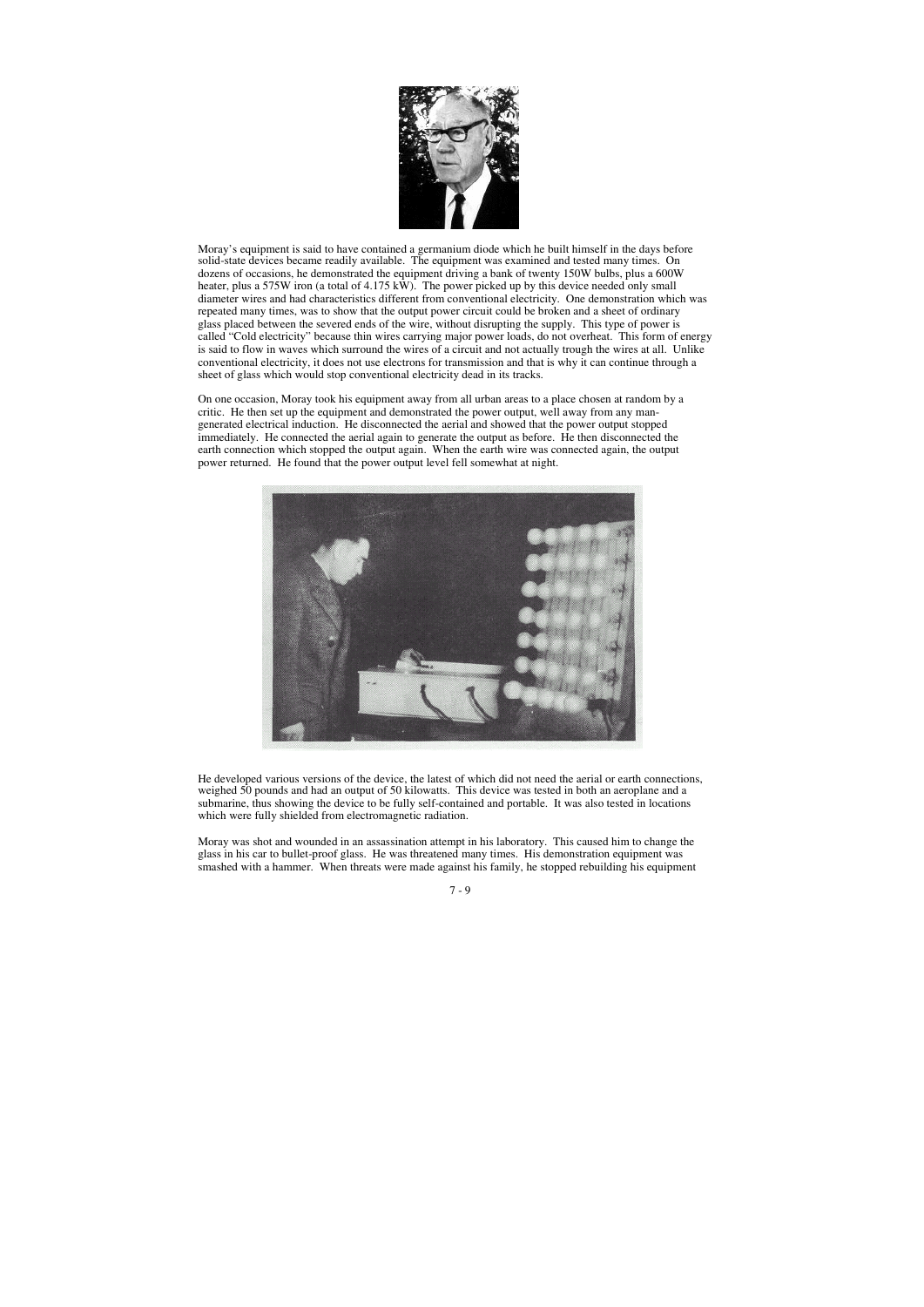and appeared to have turned his attentions to other things, producing a device for 'therapeutic' medical treatment.

In his book "The Energy Machine of T. Henry Moray", Moray B. King provides more information on this system. He states that Moray was refused a patent on the grounds that the examiner couldn't see how the device could output so much power when the valve cathodes were not heated. Moray was granted US Patent 2,460,707 on 1st February 1949 for an Electrotherapeutic Apparatus, in which he included the specification for the three valves used in his power device, apparently because he wanted them to be covered by a patent. As far as can be seen, the valve shown here is an oscillator tube. Moray claimed that this tube had the very high capacitance of 1 Farad when running at its resonant frequency. Moray liked to use powdered quartz as a dielectric in the capacitors which he made, and he had a habit of mixing in radium salts and uranium ores with the quartz. These materials may well be important in producing ionisation in these tubes and that ionisation may well be important in tapping the energy field.



The tube shown above has a six-layer capacitor formed from two U-shaped circular metal rings with the space between them filled with a dielectric material. The plates are shown in red and blue, while the dielectric is shown in green. Inside the capacitor, there is a separate ring of dielectric material (possibly made from a different material) and an inside ring of corrugated metal to form an ion brush-discharge electrode. The capacitor and electrode connections are taken to pins in the base of the tube.

Quartz is suggested for the material of the outer covering of the tube and the wire element numbered 79 in the diagram is said to be a heating element intended to be powered by a low-voltage current source. However, as Moray had an earlier patent application refused on the grounds that there was no heating element in his tubes, it is distinctly possible that the heating element shown here is spurious, and drawn solely to avoid rejection by the examiners. In his patent, Moray refers to the capacitor in this tube as a "sparking" capacitor, so he may have been driving it with excessively high voltages which caused repeated breakdown of the capacitor material.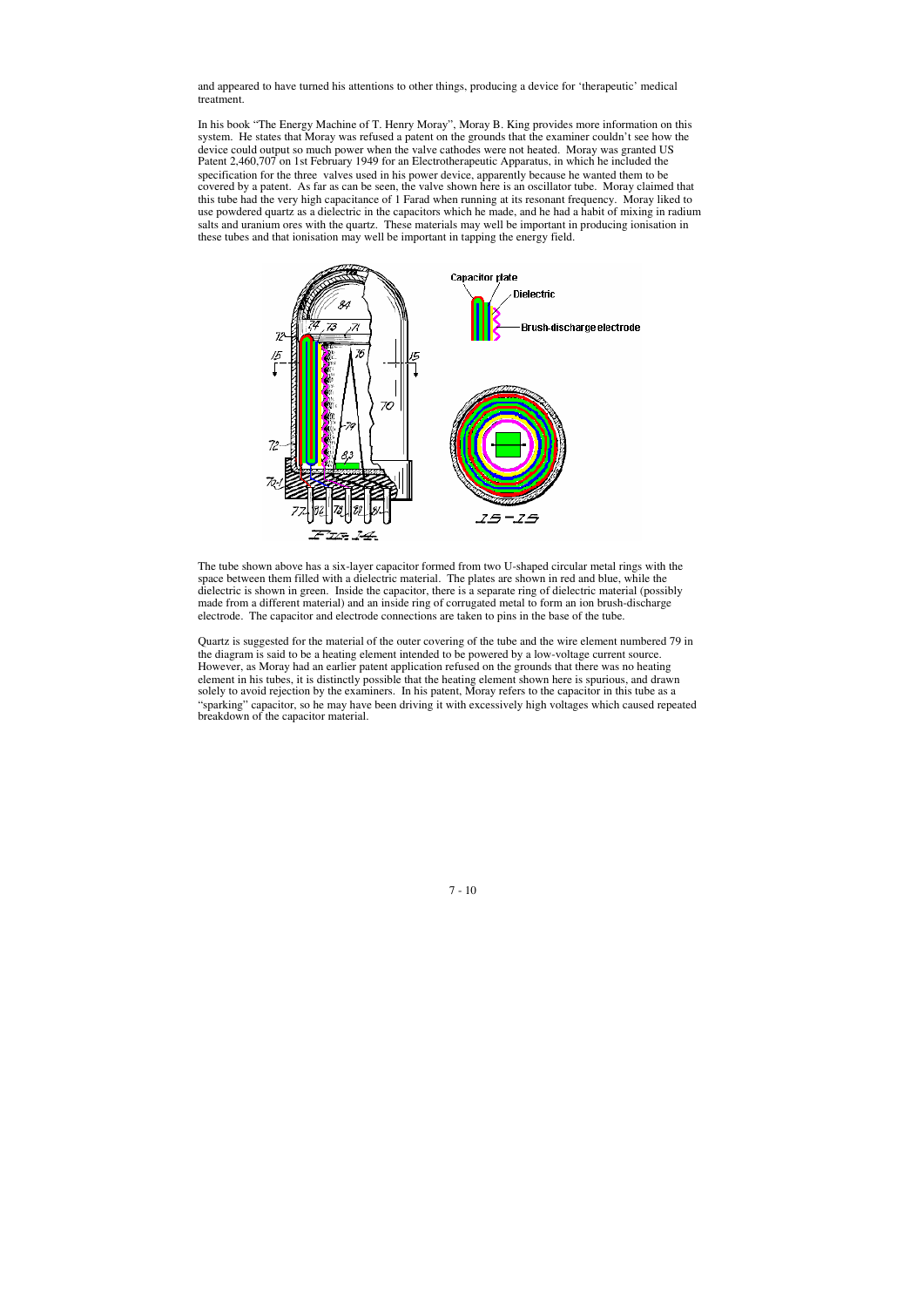

The tube of Fig.16 above, uses a different technique where an X-ray tube is used to bombard a corrugated electrode through a screen containing an X-ray window. It is thought that a brief burst of X-rays was used to trigger very short, sharp bursts of ions between the anode and cathode of the tube and these pick up extra energy with every burst.

An alternative version of this tube is shown in Fig.18 below. Here the construction is rather similar but instead of an X-ray window, a lens and reflector are used to cause the ionisation of the switching channel between the anode and cathode. In both tubes, the corrugated electrode supports a corona build-up just prior to the short X-ray switching pulse, and it is thought that the ions contribute to the intensity of the resulting pulses which emerge from the tube. Very short uni-directional pulses are capable of causing conditions under which additional energy can be picked up. From where does this extra energy come? In 1873, James Clerk Maxwell published his "Treatise on Electricity and Magnetism" and in it he pointed out that the vacuum contains a considerable amount of energy (Vol. 2, p. 472 and 473). John Archibald Wheeler of Princeton University, a leading physicist who worked on the US atomic bomb project, has calculated the flux density of the vacuum. Applying Einstein's E=mC2 formula indicates that there is enough energy in every 1 cc of "empty" space, to create all of the matter in the visible universe which can be seen with our most powerful telescopes. That amount of energy is so great as to be beyond imagining. This energy field is referred to as "Universal Energy", "Cosmic Energy" or "Zero Point Energy". At this time, we do not have any instrument which responds directly to this energy and so it is almost impossible to measure.

The existence of this energy field is now widely accepted by mainstream science and it is borne out by the situation found at quantum levels. It is generally thought that this energy is chaotic in form and for useful energy to by drawn from it, it needs to be restructured into a coherent form. It appears that uni-directional electromagnetic pulses of one millisecond or less, can be used to cause the necessary restructuring as they generate an outward coherent wave of radiant energy, from which energy can be extracted for use in most electrical devices, if a suitable receptor system is used. Tom Bearden states that at the quantum level, the seething energy of this field appears continuously as positive and negative charges. As these are evenly distributed, the net charge at any point is always zero. If a "dipole" (two opposite charges near each other) is created anywhere, then it polarises the energy field disrupting the previously even distribution of charges and causing massive streams of energy to radiate outwards from the dipole.

A voltage pulse acts as a dipole, provided the voltage rise is fast enough, and that is what causes a wave of radiant energy fanning out from the location of the voltage pulse. Batteries and magnets create continuous dipoles and so cause the local quantum energy field to send out continuous streams of massive power which can be utilised if (and only if) you know how to do it. The search for mechanisms to capture and use even a tiny fraction of these energy streams is what the "free-energy" field of research is all about. Some people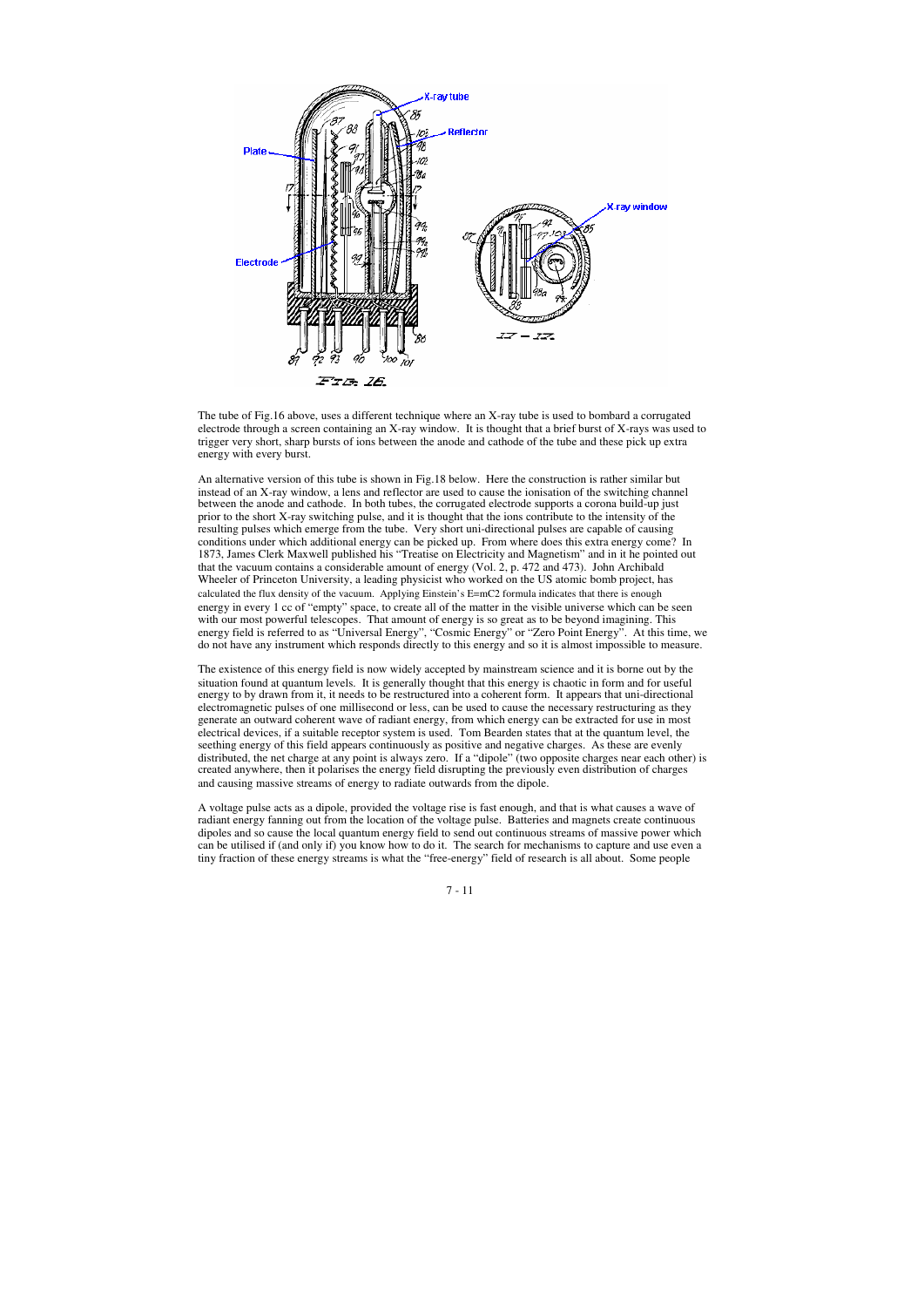say that there is no such thing as "free-energy" because you have to pay for the device which captures it. That is like taking a bus trip to a car dealership where they are giving away new cars, and saying that your new car was not a "free" car because you had to pay a bus fare to reach the car dealership.



Moray King suggests that the circuit used by Thomas Henry Moray was as follows:



There can be little doubt that Thomas Henry Moray built several versions of his apparatus, each of which produced output power well in excess of any input power needed. It seems highly likely that most of them used no input power whatsoever, and if there were any others, they will have been powered by a tiny fraction of the output power. If mild radioactive material was used as described, then the output power could in no way be attributed to that source alone, since the output power was thousands of time greater than any power available from the radioactive materials.

It is perhaps time to explain a little more about, voltage, power and current. We have been raised with the notion that it is necessary to "burn" a fuel to get power, that batteries "run down" when used and that you have to keep turning the shaft of an electrical generator to be able to draw current from it. These things are not actually true. The relatively recent field of Quantum Mechanics shows that if a charge, such as an electron has, is positioned in what is supposed to be "empty" space, it is not alone. The "empty" space is actually seething with energy, to the extent that "virtual" particles are popping into existence for a fraction of a second and then disappearing again. They are called "virtual" because they exist for such a short time.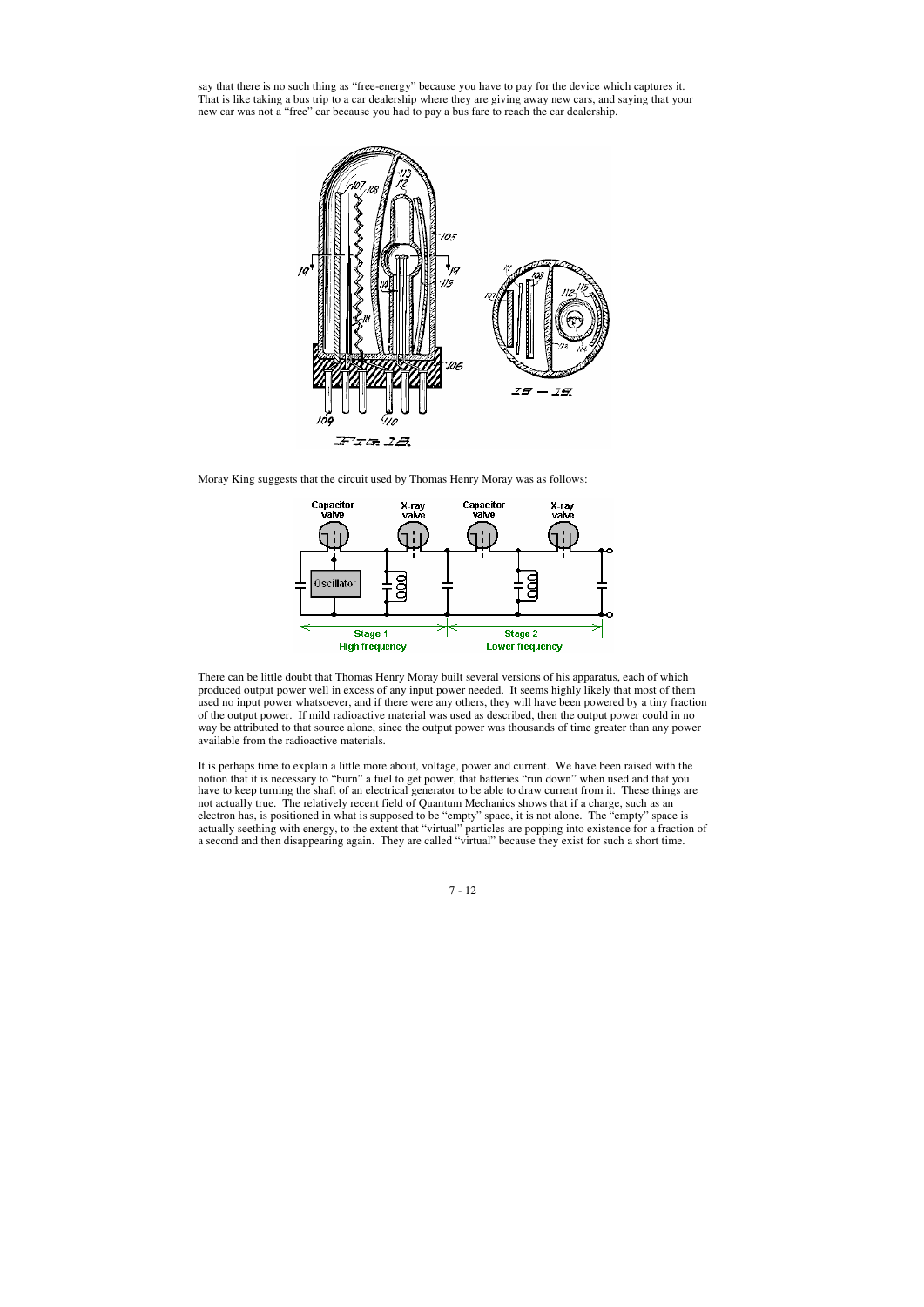Because of the negative charge of the electron, the particles appearing and disappearing around it will all be positive in charge. The electron has "polarised" the space around itself because it has a charge. The instant that a positive "virtual" particle appears, there are two charges near each other - minus on the electron and plus on the particle. When you have two opposite charges near each other, they form a "dipole". Dipoles form a gateway through which energy from the environment flows continuously. An instant later, the particle disappears, but it's place is immediately taken by another virtual particle. The result is a continuous stream of energy flowing out from the dipole.

Batteries with their positive and negative terminals are electrical dipoles, so too are generators when the input shaft is spun. Permanent magnets with their North and South poles are magnetic dipoles. Both of these have continuous streams of energy flowing through them. So, why then do batteries run down and lose their charge? The reason is that we power circuits using a closed loop. The energy flowing out of one terminal flows into the opposite terminal and instantly destroys the dipole. A new dipole has to be created every split second if the circuit is to deliver power, and it is that self-destructive method of use which causes the battery to discharge or which needs the generator shaft to be rotated continuously.

If a different operating technique is used, where the dipole is not continuously destroyed, then devices which can provide a continuous stream of energy drawn from our natural environment can be constructed. This is not magic, just the next step in conventional science and engineering. Thomas Henry Moray managed it, initially with an aerial and earth like a crystal set to provide the dipole, his device was able to draw many kilowatts of power from the environment. No fuel was needed, the energy is already there surrounding us all, all of the time. As far as I am aware, nobody has managed to replicate Moray's device (which was the reason for it being violently suppressed) but knowing that it existed and was repeatedly demonstrated to work perfectly well, is useful in that it shows that it is possible to tap the massive zero-point energy field with a practical, home-constructed device.

Here is a collection of additional items of information gathered from several different sources:

Moray started his experiments with 'the taking of electricity from the ground', as he described it, during the summer of 1909. By autumn 1910 he had sufficient power to operate a small electrical device, and demonstrated his idea to two friends. The early stages of this demonstration consisted of operating a miniature arc light. It soon became clear to him that the energy was not static and that the static of the universe would be of no assistance to him in obtaining the power for which he was searching.

During the Christmas Holidays of 1911, he began to realise fully, that the energy with which he was working, was of an oscillating nature. He also realised that the energy was not coming out of the earth, but instead, was coming to the earth from some outside source. These electrical oscillations in the form of waves were not simple oscillations, but were surging like the waves of the sea, coming continually to the earth but more in the daytime than at night, but always arriving as vibrations from the reservoir of colossal energy out there in space. By this time Moray was able to gather enough power to light a 16-candlepower carbon lamp to about a half of it's capacity, but he did not manage to gain any further improvement until the spring of 1925.

In 1912 Moray was called to go on a mission for the Church of Jesus Christ of Latter-Day Saints, and under a visitor's visa was allowed to enter Sweden during the Exhibition of 1912 in Stockholm. In his notebook, dated November 1, 1913, he included a note saying that he had obtained material from a railroad car at Abisco, Sweden the previous summer, also some more material from the side of a hill. He made electric tests of these materials, taking them home to try each as a detector for his energy machine. Tests indicated that this soft, white stone-like substance might make a good "valve-like detector". This "valve-like detector" is what led him to do research into semi-conductive materials, and from this soft white stone he developed his first valve and the valve which was used in some of his early Radiant Energy devices (silver wire touching a stone can act as a rectifier).

Moray demonstrated that energy was available by its actions on a resistive load, such as a flat-iron or a space heater, and by lighting bulbs. A resistive device acts as a load which is directly proportional to the amount of energy delivered to it. In heating a heater, or lighting a bulb, the number of watts produced can be calculated as equal to the number of watts provided to the device. This energy is fed into a load to give either heat, light, or power. A motor can be operated but it must be designed to run on a high frequency power supply. The Radiant Energy device used an antenna and a ground connected to his solid state Radiant Energy circuit: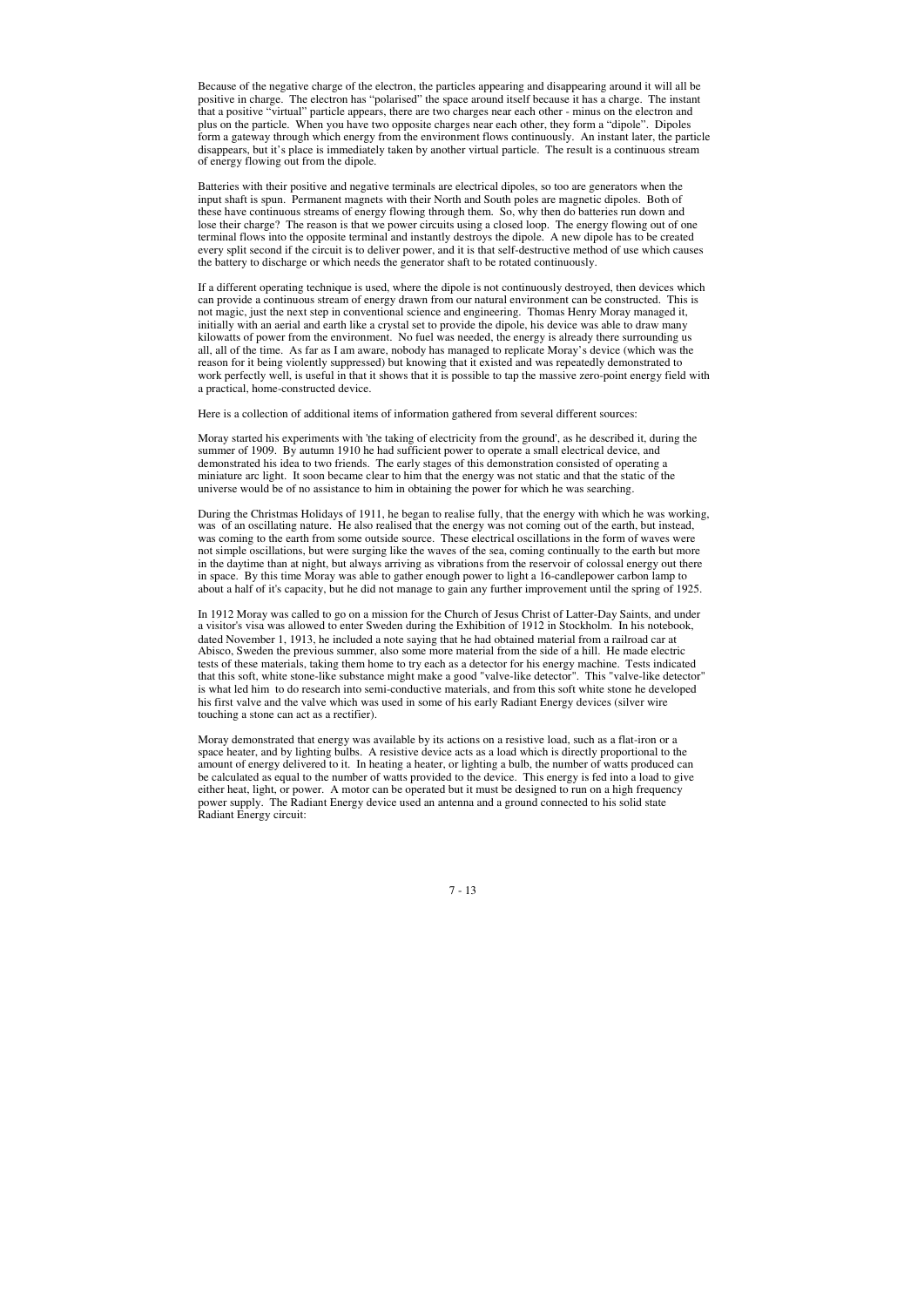

The diagram shown above is reproduced from a rough sketch drawn from memory after seeing Moray's circuit diagram. The person who drew it does not understand how the circuit works, so please treat this diagram as being just an overall suggestion as to what Moray's circuit might have been like. It is actually much more likely that is was a cascade of pairs of tank circuits containing Moray's valve, each pair being one series tank circuit followed by one parallel tank circuit, the oscillating frequency dropping with each tank pair and the output power rising with each tank pair. Moray's circuit was started oscillating by stroking the Ushaped coil with a permanent magnet for a few seconds, and when the circuit started operating, then switch 'S' was closed, effectively removing the U-shaped coil from the circuit.

Moray was able to demonstrate that none of the output energy came from within his device. Internally the device was electrically dead when it had not been connected and tuned to the antenna. When his device was set up, he could connect it to an antenna and ground, and by priming it first and then tuning it as he primed it, the device would draw in electrical energy. This high frequency electrical energy produced up to 250,000 volts and it powered a brighter light than witnesses had ever seen before. Heavy loads could be connected to the device without dimming the lights already connected to it. This device worked many miles from any known source of electrical energy such as power transmission lines or radio signals. The device produced up to 50,000 watts of power and worked for long periods of time.

Moray initially assumed that this energy was electromagnetic in nature however, he never claimed that it was. He assumed at first that this energy came from the earth but later he believed it was flowing in from the universe. Finally he began to believe that it was present throughout all space, intermolecular space as well as terrestrial and celestial space. He did not necessarily understand how his detectors operated, only that if he built the device very carefully according to his calculations it would work. He was able to demonstrate the existence of an energy that today, though it has not been identified or proven, has been theorised by many researchers.

The largest instrument was about 6 inches high, circular in shape and about 8 inches in diameter. We went out on the roof of the chicken coop carrying the device on a small drafting board, erected an antenna upon the roof of the coop, the antenna being about 100 feet from the house. We pulled the main line switches in the house before going out upon the roof. Mr Judd had Moray move the drafting board from place to place and he also examined the inside of the coop for hidden equipment. The machine was then assembled in his presence and the device was started. Mr Judd timed me to see how long it would take to bring get the light operating. I was able to light the CGE lamp to its full brightness and to heat an old-style Hotpoint electric flat iron to sizzling point, which required 655 watts. Mr Judd asked for the antenna to be disconnected. When this was done, the light went out. The aerial was connected again and the light reappeared. We drove a new grounding rod at a spot selected by Mr Judd, made a connection to the new grounding point and the light burned dim, but came brighter and brighter as the new grounding rod was driven deeper and deeper into the ground.

If the ground or antenna is left disconnected for too long a time, the device becomes electrically dead and must be retuned in order to regain the energy flow. Dr Eyring found no fault with the demonstration and the worst that he could say about it was that it might be induction, but that if Moray would take the device out in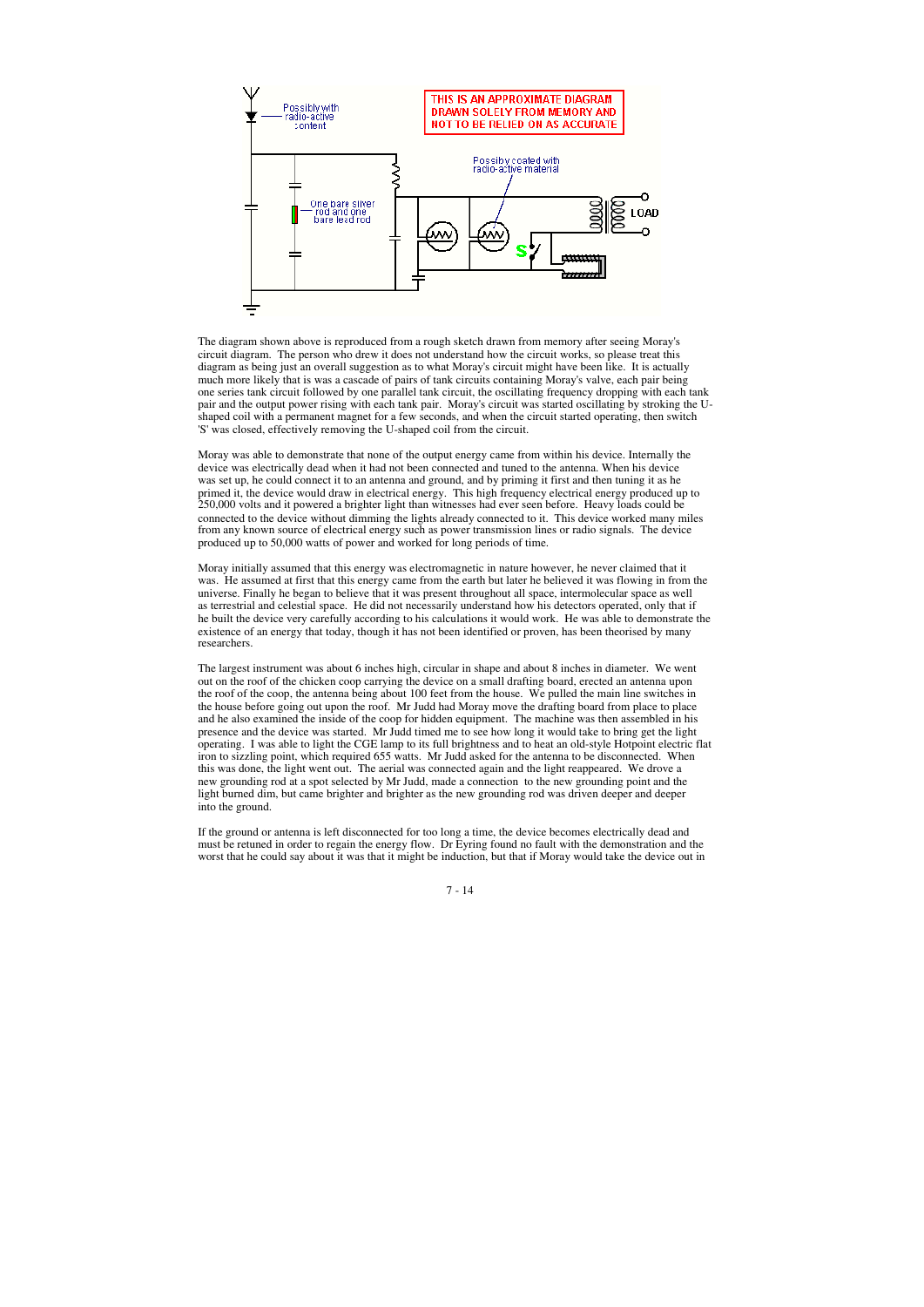the mountains away from all power lines, a distance of three or four miles, and it then operated, he would then acknowledge that it could not be induction and that his theory was wrong.

At last they decided to go up Emigration Canyon, as there are no power lines in that canyon. All three gentlemen were very well satisfied and pleased with what they saw. The antenna wire was put up without any aid or instructions whatever from Mr Moray, except that he suggested that the wire be stretched tighter to prevent so much sag at the centre. This was done and the wire then appeared to clear the ground by about 7 or 8 feet at its lowest point. The ground pipe was of half-inch water pipe consisting of two sections. The lower section was pointed at the end to make its driving into the creek bed easy. It was about 6 feet long and after being driven down about 5 feet the second section, which was about 4 feet long, was screwed on with a wrench and the pipe driven further down until it struck a hard object, so about 7 feet of pipe was in the ground.

When all of the wires were connected and everything was ready, Mr Moray began tuning in. Before tuning, he placed the key on the post: he said it would be in contact while the light burnt, but no light appeared. The tuning consisted of stroking the end of a magnet across two metal projections protruding from what I referred to above as being 'a magnet'. After tuning for slightly more than 10 minutes the key was put on the operating post and the light appeared immediately. Mr Moray put the key on the operating post two or three times before during the tuning operation but no light appeared. We allowed the light to burn for 15 minutes. In my opinion, the brilliance of the light coming from the 100-watt bulb, was about 75% as bright as a 100 watt bulb connected to an ordinary house socket. It was an steady light, without fluctuations of any kind.

The antenna wire was insulated from the poles with two glass insulators about 6 inches long and having holes in both ends. A piece of wire about 2 feet long connected each insulator with the pole. The lead-in wire was fastened to the antenna wire at a point about 10 or 15 feet from the east pole. I helped Mr Moray solder the connection. I paced the distance between the two antenna poles and estimated it to be 87 feet. Mr Moray's equipment, apart from the antenna and ground wires, consisted of a brown box about the size of a butter box, another slightly smaller unpainted box, a fibre board box about 6" x 4" x 4", which Mr Moray referred to as containing the tubes, and a metal baseboard about 14" x 4" x 1" containing what appeared to be a magnet at one end, a switch near the middle and a receptacle for an electric light bulb at the other end. There were also several posts for connecting wires on the baseboard.

While the light was burning Mr Moray disconnected the antenna lead-in wire from the apparatus and the light went out. He connected it again and the light appeared. He also disconnected the ground wire and the light went out. He then connected it and the light appeared again.

In another demonstration, Mr Moray opened the device and let everyone see everything except one small part that he placed his hand over and hid in his fist. This part he cut off and put in his vest pocket. Everything else, people were allowed to examine to their hearts' content. "If that part is able to make such power itself, then it's some device and worth selling. Such a battery would be worthwhile", were some of the remarks made.

On several occasions Dr Moray would disconnect the antenna wire momentarily, but not long enough to lose the light. In disconnecting and connecting the antenna wire a flash of electricity could always be seen at the

At a demonstration in 1928, the aerial used was about 200 feet long and positioned about 80 feet above the ground: the wire is a copper cable approximately a quarter of an inch in diameter, and well insulated. The earth connection used was the water pipe in the basement of Dr Moray's home. The device was assembled in a trunk through the sides of which were holes for the connections to ground and to the antenna and for observation; the holes were about one-half inch in diameter. There were two boxes about 10 by 20 by 4 inches, one on top of the other; both were closed and the covers fastened with screws. On the upper box was lying an insulating panel about an inch thick by 15 inches long and 3 inches wide; it was made of slate or hard rubber or some material of similar appearance. On this were two binding posts which could be connected together by a small switch; also mounted on this panel was an object about 2.5 inches square, wrapped in friction tape, from which protrude two poles about 1/4-inch in diameter, apparently of sift iron. Two light bulb sockets were connected in the circuit. In one of these there was a 20-watt bulb, and in the other a 100 watt bulb.

Dr Moray then took a magnet, which was a very broad, short limbed U, and began to stroke one pole of it on the poles in the taped body. Mr Jensen placed his fingers on the binding posts several times, and at last received a rather vigorous shock. Mr Moray then threw the switch and the bulbs lit up. As a further proof that the conversion of the energy was due to the mechanism in the box, Dr Moray hit the table on which the trunk was standing, a moderate blow with a hammer whereupon the light flickered and went off, due to the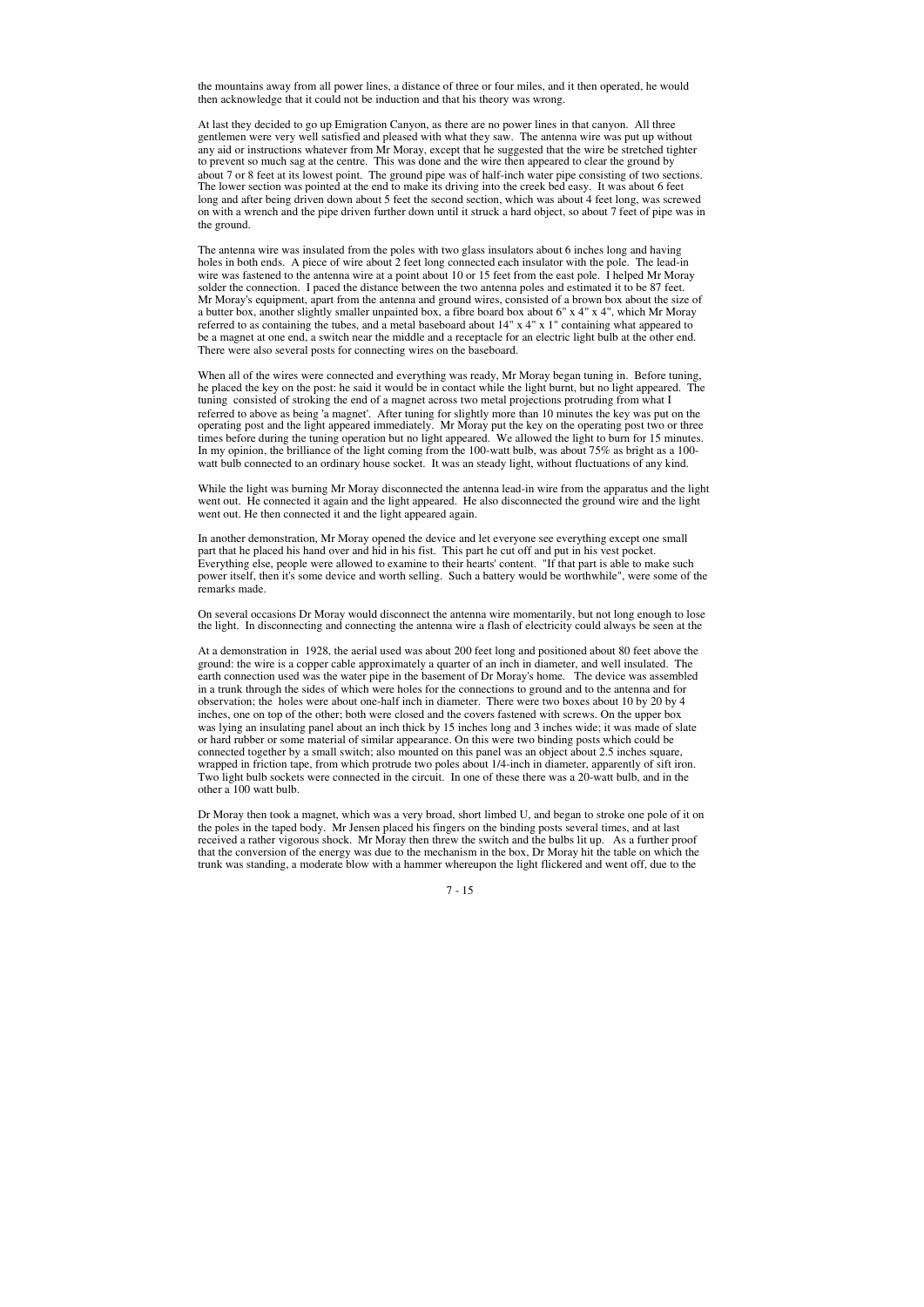detector being shaken out of adjustment. The boxes, in which the mechanism had been housed during the test, were opened and the contents examined. There were capacitors, the detector, a transformer, and two tubes in them but nothing else. Nothing that in the least resembled a battery.

It is to be noted that after a total run of 158 hours the device supplied 635 watts; inasmuch as a horsepower is but 746 watts this equals 0.878 of a horsepower or slightly more than 7/8 horsepower. This alone is sufficient to dispose of any suggestion of a battery.

A report from 1929 says: It is now more than 2 years since I first became acquainted with Dr T. H. Moray and the work he is carrying on, and in that time he has demonstrated inventive ability of an exceptional order. Perhaps the most wonderful of his inventions is a device whereby he is able to draw electric power from an antenna. This energy is not derived by induction from power lines, as has been suggested by some, nor is it derived from radio stations, as has been demonstrated by taking the apparatus more than 26 miles from the nearest power line and over a hundred miles from the nearest radio station and showing that it operates just as well as anywhere else.

This device was subjected to an endurance test in which it was operated continuously for a week, and at the end of that time a 100-watt lamp was lighted simultaneously with the heating of a 575 watt standard Hotpoint flat iron, making a total of 675 watts; it is very evident that no batteries could sustain such a drain as this.

He has also invented a very sensitive sound detector whereby it is possible to hear conversations carried on in an ordinary tome of voice at a distance of several blocks. He has also worked out numerous radio hookups which eliminate many of the parts now considered necessary for good reception, yet there is no diminution in quality or volume; in fact, there is a notable elimination of interference from static when some of these are used. He has devised a means by which he is able to measure with some degree of accuracy the energy evolved during mental activity; that is, he gets definite, variable deflections of the needle of a sensitive galvanometer which appeared to be related to the vigour of mental activity. There are a great many other equally remarkable things which he has done, such as reducing old rubber from truck tires to the state of a viscous fluid which is readily vulcanisable without the addition of smoke sheet as is necessary with other processes; also a high frequency therapeutic device, and numerous other devices which show great ingenuity.

The 6 lamps are set up in parallel and a small diameter wire is used as the current enters the tube prior to and connecting with the step-down transformer, this takes the very high voltage to the transformer. This voltage will jump across a spark gap of at least six inches. The operating frequency is so high that I have no instrument in my laboratory that is able to measure the amperage or the voltage at this frequency. (Signed, Murray O. Hayes, PhD.).

Dr Milton Marshall was attempting to identify the material that Moray called his "Swedish Stone". Moray described the radio detector which he had developed. He compared it to what was commonly known as the crystal of a crystal set. However, his detector was superior since it could drive a loudspeaker without the use of a battery. He used the most easily demonstrated device, the germanium diode, that worked on the same principle to illustrate how he thought the Radiant Energy Detector worked (Moray originally built the radio simply for the purpose of showing how he was able to pick up radio signals with a solid-state device, producing sufficiently strong signals which could drive a loudspeaker, which was something unheard of in that day. His circuit did not have batteries, and it was very similar to the old crystal-set circuitry.

The device was housed in a wooden box something like 12" by 18", with an antenna and a ground going into it. Wires leading out of the box led to a bank of some forty 100-watt light bulbs and to an electric iron. Moray touched a switch at the top of the box with a hand electrostatic plate and the globes all lit up brilliantly. We all noted that the bulbs burned cold except each had a hot spot about the size of a dime on the top slightly off centre. I also recall that I could turn the lights on and off by approaching and retreating to and from the device, either with my whole body or my hand. If my memory is clear, the machine had to be tuned with a dial to be placed in this condition. (Chester M. Todd, 1971)

In 1938, after examining the transformer of the device, Mr E. G. Jensen stated that he considered that the amount of current which he had seen taken from the device was positive proof that the current developed by or in the machine was different to any in use at that time. This was because the transformer would have burned out if it had been carrying normal current, but the transformer showed no signs of even ever having been warm. He was informed by Dr Hayes that the transformer had been in use under the same loading conditions during many demonstrations in the past.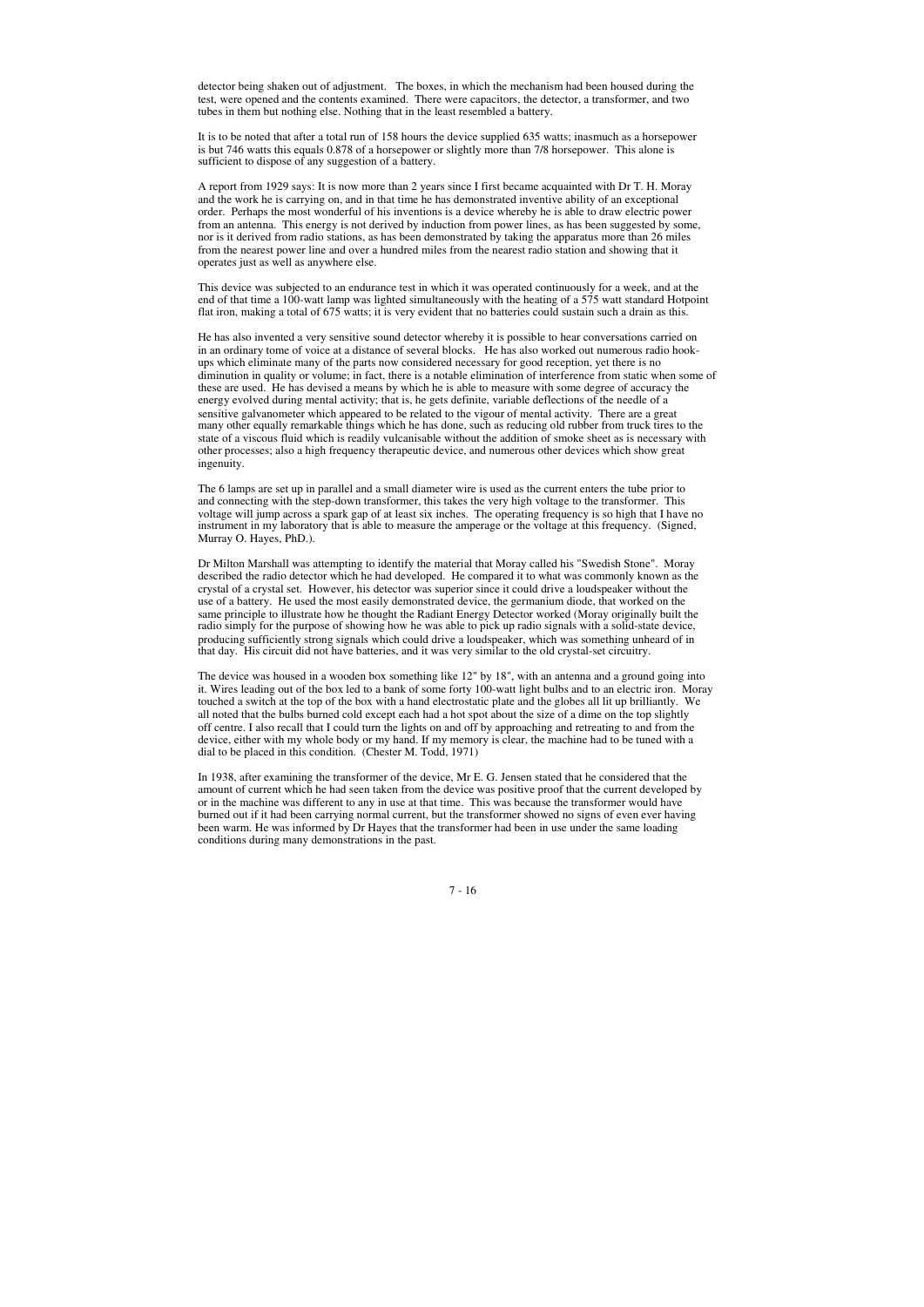The "Number 1" capacitor consisted of two small sheets of aluminium of about 30 gauge, separated by and making contact with a piece of one-quarter inch thick plate glass. The plate glass was larger than the aluminium sheets and overlapped them.

The "Number 2" capacitor was a commercial unit manufactured by Igred Condenser & Mfg. Co. and had a capacity of 0.025 mfd.

They were used as shown here:



With the 60 watt lamp and the two capacitors attached to the antenna and the antenna and ground attached to the box containing the Radiant Energy equipment as shown in the sketch, the 100-watt lamp on the secondary or output side was lighted. Unscrewing the 60-watt lamp from its socket caused the 100-watt amp to go out, but it immediately lighted when the 60-watt lamp was screwed into its socket again. The 60 watt lamp did not light. Shorting the antenna and ground by placing a wire across them, caused the 100-watt lamp to go out. Similar shorting with the hands also caused the 100-watt lamp to go out. No electricity could be felt when shorting with the hands. If either the ground or the antenna wires were disconnected from the box, the 100-watt lamp would go out. Neither of the capacitors or the 60-watt lamp on the primary side of the box were necessary but were simply put there to show that the high frequency power will jump or pass through them.

Moray's patent application on this device was filed in 1931 and rejected on a number of grounds. Firstly, "Because no means was provided for causing the cathode to emit an appreciable number of electrons, the current produced in the cathode by the antenna will not heat the cathode to a temperature at which an appreciable number of electrons per second are emitted". In other words, according to Thomas E. Robinson, Commissioner of Patents, a solid state device, such as a transistor, cannot possible work. Secondly, because "No natural source of electric wave energy is known to the Examiner and proof of the existence of such a source is required". In other words, it was not enough for Moray to demonstrate the effect of the energy source; he also had to identify it, which he could not do. None of the original patent applications that Henry made are any longer available at the US Patent Office. Although their file jackets are there, the contents and applications themselves are gone.

In 1942, Moray attempted to rebuild a Radiant Energy device, using the remaining bit of what was known as the "Swedish Stone". This material, which was the heart of his original RE detector, he had never managed to duplicate, and the shortage of this material limited the amount of power which he could draw. Consequently, in the large unit, he developed a second detector that forced him into extensive research involving nuclear materials and radioactive reactions. He became deeply involved in the study of synthetic radioactivity as described by Gustave LeBon in his book "The Evolution of Matter". The years slipped by and Moray spent most of his time working on what he called the "counter-balance" to eliminate the need for an aerial antenna.

## Moray said:

Enough energy is coming to the earth to light over 1,693,600 100-watt lamps for every human being on the earth today. No fuel of any kind need be taken as this energy can be picked-up directly by ocean liners, railroads, airplanes, automobiles, or any form of transportation. Heat, light and power can be made available for use in all kinds of buildings and for all kinds of machinery. An example would be to pump water onto the desert lands, the power source being only a fraction of the weight of any steam plant or any kind of engine in use today and all this at a fraction of the current cost.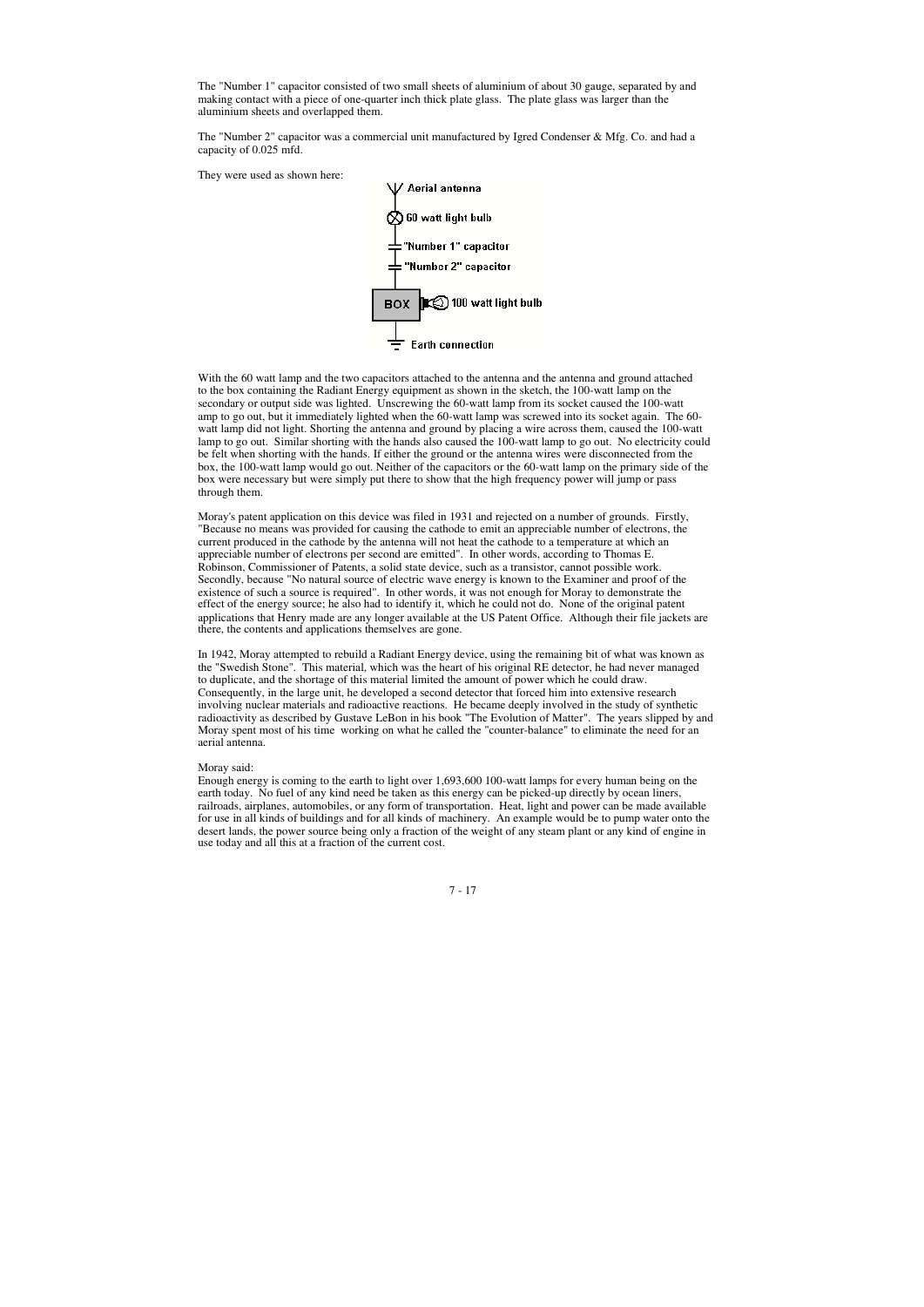The total energy involved in "cosmic" radiations is very large. The mechanism of its generation involves a basic relationship with the total structure and action of the universe. Today it is believed that cosmic radiation consists primarily of protons and some heavier nuclei. At times this cosmic energy packs a wallop of around 100 quadrillion volts. Coming continuously with slight variations in time, the radiations have a uniformly directional isotropy. The earth is, therefore, surrounded in an atmosphere of radiation with cosmic rays coming continually to the earth from all directions, although there may be a slight deflection of the weaker rays by the earth's magnetic field. There is every indication that our sun is not the source of any appreciable amount of this radiation. The origin, therefore, is from the universe as a whole. The total energy of cosmic radiation is more than the entire luminous output of all the stars and nebulae of the universe combined. Unlimited power is being delivered to everyone's doorstep.

The Moray Radiant Energy discovery, using radiations from the cosmos as its power source, gives the greatest amount of energy per pound of equipment of any system known to man. Electrical power through an electric motor or an electric jet far exceeds any form of energy in any engine in the delivery of power. There is no dead centre of lost motion in an electric motor nor loss of push in an electric jet. Also, the starting torque is much higher in the electrically powered engine than in the combustion engine.

Harnessing cosmic energy is the most practical method yet discovered by man. Furthermore, it is possible to utilise this vast source of energy from the universe without a prime mover at any point on the earth --- on the ground, in the air, on the water, under the water, or even underground. If one considers that an electrical generator is not in the true sense a generator - as electricity is not made by the generator - but is merely an electrical pump, the Moray Radiant Energy device may then be referred to as a cosmic ray pump: that is, a high speed electron oscillator serving as a detector of cosmic radiations which causes a pumping action or surging within its circuitry.

When a particle is electrified, what one must first observe is that a certain amount of energy has been spent; work has been done. The result is an electrified state of the particle. The process of electrifying a conductor is, therefore, the storing of energy in some way in or around the conductor in some medium. The work is spent in altering the state of the medium, and when the particle is discharged, the medium returns to its original state, and the store of energy is disengaged. Similarly, a supply of energy is required to maintain an electric current, and the phenomenon arising from the current are manifestations of the presence of this energy in the medium around the circuit. It used to be that an electrified particle or body was supposed to have something called "electricity" residing upon it which caused electrical phenomena. An electric current was regarded as a flow of electricity travelling along a wire (for example), and the energy which appeared at any part of a circuit (if considered at all) was supposed to have been conveyed along the wire by the current. But, the existence of induction and electromagnetic interactions between bodies situated at a distance from each other leads one to look upon the medium around the conductors as playing a very important part in the development of these electrical phenomena. In fact, it is the storehouse of the energy.

To account for the propagation of heat and light - two of the forms of Radiant Energy - man has postulated the existence of a medium filling all space. But, the transference of the energy of radiant heat and light is not the only evidence in favour of the existence of such a medium. Electric, magnetic, and electromagnetic phenomena and gravitation itself point in the same direction.

Attractions and repulsion take place between electrified bodies, magnets, and circuits conveying electric currents. Large masses may be set in motion in this manner, acquiring kinetic energy. If an electric current is started in any circuit, corresponding induced currents spring up in all very closely neighbouring conductors. To originate a current in any conductor requires the expenditure of energy. How, then, is the energy propagated from the circuit to the conductors? If we believe in the continuity of the propagation of energy - that is, is we believe that when it disappears at one place and reappears at another it must have passed through the intervening space and, therefore, have existed there somehow in the meantime - we are forced to postulate a vehicle for its conveyance form place to place.

It is upon this basis that Maxwell founded his theory of electricity and magnetism, and determined the distribution of the energy in the various parts of an electric field in terms of electric and magnetic forces. The medium around an electrified body is charged with energy and not of an imaginary electric fluid distributed over the electrified body or conductor. When we speak of the charge of an electrified conductor we are referring to the charge of energy in the medium around it, and when we talk of the electric flow or current in the circuit we are referring to the only flow we know of, namely, the flow of energy through the electric field within the wire.

The work in producing the electrification of a conductor is spent on the medium and stored there, probably as energy of motion. To denote this we shall say that the medium around the conductor is polarised, this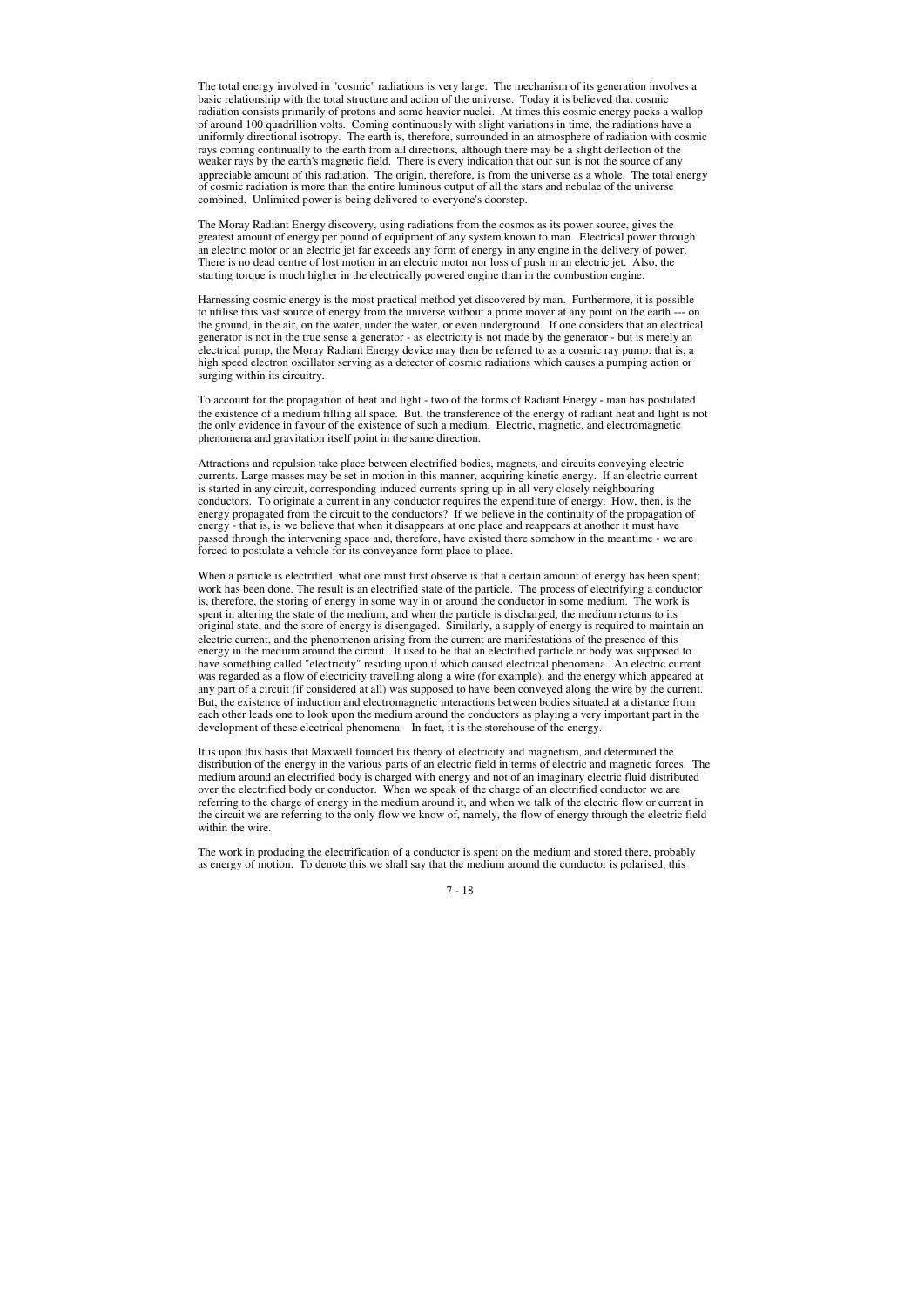word being employed to denote that its state or some of its properties have been altered in some manner and to a certain extent depending on the intensity of the charge. If the charge is negative the polarisation is in the opposite sense, the two being related, perhaps, like right-handed and left-handed twists or rotations.

Now consider the case of a body charged alternately, positively and negatively in rapid succession. The positive charge means a positive polarisation of the medium, which begins at the conductor and travels out through space. When the body is discharged the medium is once more set free and resumes its former condition. The negative charge now induces a modification of the medium or polarisation in the opposite sense. The result of alternate charges of opposite sign is that the medium at any point becomes polarised alternately in opposite directions, while waves of opposite polarisations are propagated through space, each carrying energy derived from the source or agent supplying the electrification. Here, then, we have a periodic disturbance of some king occurring at each point, accompanied by waves of energy travelling outwards from the conductor.

The phenomenon of interference leads to the conclusion that light is the result of periodic disturbances or vibrations of the medium, but as to the nature of these vibrations, as to the exact nature of the periodic changes or what it is that changes them, we possess no knowledge. We know that alternating electric charges are accompanied by corresponding changes of state or vibrations of the medium, and if the charge is varied periodically and with sufficient rapidity, we have a vibration at each point analogous to, perhaps identical with, that which occurs in the propagation of light - a combination of wave and particle properties. This then is the electromagnetic theory of the luminous vibration.

When a resilient substance is subjected to strain and then set free, one of two things may happen. The substance may slowly recover from the strain and gradually attain its natural state, or the elastic recoil may carry it past its position of equilibrium and cause it to execute a series of oscillations. Something of the same sort may also occur when an electrified capacitor is discharged. In ordinary language, there may be a continuous flow of electricity in one direction until the discharge is completed, or an oscillating discharge may occur. That is, the first flow may be succeeded by a backrush, as if the first discharge had overrun itself and something like recoil had set in. The capacitor thus becomes more or less charged again in the opposite sense, and a second discharge occurs, accompanied by a second backrush, the oscillation going on until all the energy is either completely radiated or used up in heating the conductors or performing other work.

In the older elastic-solid theory, the light vibrations were supposed to be actual oscillations of the elements or molecules of the medium about their positions of rest, such as takes place when waves of transverse disturbance are propagated through an elastic solid. Such limitation is unwarranted to some extent, but one cannot afford to entirely disregard the particle theory of light either. A combination of the theories has merit. We know that the change, disturbance, vibration, polarisation, or whatever we wish to term it, is periodic and transverse to the direction of propagation. The electromagnetic theory teaches us nothing further as to its nature, but rather asserts that whatever the charge may be, it is the same in kind as that which occurs in the medium when the charge of an electrified body is altered or reversed. It reduces light and heat waves to the same category as waves of electrical polarisation. The only quality of the later required to constitute the former is sufficient rapidity of alteration. These speculations were given the strongest confirmation by experiments of Prof. Hertz many years ago.

When capacitors are filled with energy captured by the Moray Radiant Energy device and then discharged through a circuit of proper impedance, reactance and inductance, thereby synchronising the oscillation of the device with those of the universe, electrical inertia is set up. In the reversal of the current, the capacitors are charged, discharged and recharged slowly until the energy stored in them is radiated in kinetic energy through the device, and this energy can be kept alive indefinitely by establishing resonance with the oscillations of the universe.

Considering oscillations from a mechanical, electrical and mathematical point of view, we find that electrical resistance is the same as mechanical friction and current is comparable to mechanical velocity. Inertia and inductance may then be considered analogous terms. In mechanics the greater the inertia of a body, the longer it will stay in motion. In the Radiant Energy device's resistance-inductance-capacity (REC or RLC) circuit, the greater the electrical inductance, the longer the current continues to flow once it is established by synchronisation with cosmic surges.

Expressed mathematically, the equations are the same for electrical or mechanical phenomena. Which means, that  $R < v(4L / C)$ , where R is the resistance in ohms, L is the inductance in henries, and C is the capacitance in farads. When this is true, an oscillatory discharge will occur and a very powerful inductance inertia will assert itself. For low values of R, the frequency of the oscillations can be shown by  $f = 1/2$  pi v(CL). The rapidity of the oscillations is governed by the capacitance and inductance.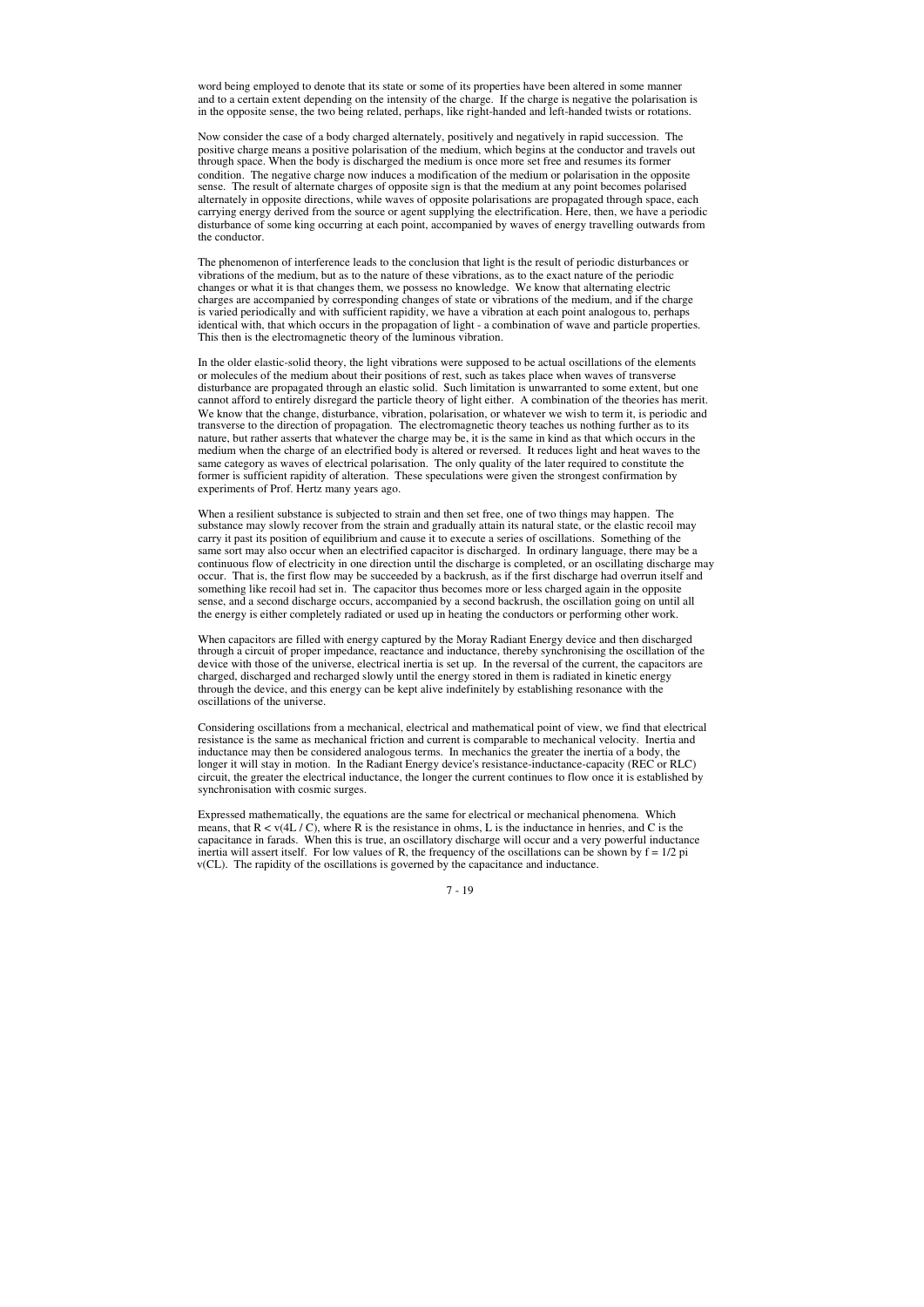In the vibrational forces of the universe, we find the key to the source of all energy. How we can utilise this energy for modern industry without being limited to mechanical prime movers is the question. And, the answer may be an energy generator, balanced so as to oscillate in synchronisation with the oscillations of the universe.

Dr Ross Gunn, a civilian scientist for the US Navy, stated years ago that the earth is a huge generator, generating over 200 million amperes of electric current continuously. For example, the aurora borealis is considered to be a very large definite electrical phenomenon produced by the passage of electric charges through the rarefied gases of the higher atmosphere. The earth has since been shown, by Dr Gunn and others, to have a negative charge amounting to 400,000 coulombs. Yet, six feet above the ground the air is charged with more than +200 volts with respect to the ground.

It is known that air conducts electricity away from charged objects. This being true, how does the earth maintain its charge since it is a charged object exposed to the surrounding atmosphere? If the air conducts electricity, the earth's charge must be constantly passing into the atmosphere. And it has been calculated that the earth has a continuous discharge into the atmosphere of 1,800 amperes. At this rate, the earth should lose 90% of its charge into the air in one hour, yet the earth's charge does not diminish. From where does the earth's energy come?

The conversion of matter to energy in the stars is accepted, and, reasoning from what occurs in radioactive disintegration during which energy waves are radiated, one may conclude that energy waves of very high frequency are sent out from the stars (one of which is our sun). Now, of course, the conversion of energy into matter must equally be accepted.

It has been found that ionisation, which could be the medium for the flow of energy, increases with increasing altitude, instead of decreasing as would be expected. Since the source of energy is the universe, the generation of energy by rotary action and by all prime movers is an effect and not a cause. Oscillatory energy action, be it in a Leyden jar, another man-made capacitor, or in what we may call natural capacitors, always behaves the same. The oscillations will continue until they have reach their cycle of height and then there will be a backrush returning to where the oscillations originated. Every oscillation, whether large or small, is completed during the same interval of time. These oscillations all prove the same great fact, that they are governed by the same cycle of time, completed during the same interval of time. Waves of energy have a regular beat note, coming and going as the waves of the sea, but in a very definite mathematical order - coming to the earth from every direction with a definite rhythm.

Energy has a definite elastic or resilient rigidity and density, which is subject to displacement and strain. When strain is removed, the medium will spring back to its old position and beyond, surging back and forth, and will continue to oscillate until the original pressure is used up. If the internal impedance is too great, there will be no oscillations, but it will merely slide back in a dead beat to its unrestrained state.

By cutting down resistance to a minimum and synchronising the resilient ionic actions of the Moray device with the wave actions of the universe, periods of oscillation can be made to come quicker and quicker until inertia asserts itself, thus lengthening out the time of final recovery. This is done by carrying the recoil beyond the natural oscillations and prolonging the vibrations by capturing the in oscillatory action. When the recovery becomes distinctly oscillatory, a harmonic pattern is initiated and the oscillations continue, resonance thereby being established with the universe.

In the universe we see the same laws being obeyed as in our laboratories. As one traces down to the almost infinitesimal constituents of the atom, one finds that matter does not exist at all as the realistic substance which we have supposed it to be. There at the very foundation, it consists of nothing more than energy charges emitted at various wavelengths or frequencies. It is becoming more and more certain that the apparent complexity of nature is due to our lack of knowledge. And, as the picture unfolds, it promises a marvellous simplicity.

One of the most marvellous relationships that has ever been revealed in the entire science of physics is that between light and electricity and the existence of electronics in atoms of matter. Knowing what we do at the present time with regard to the structure of atoms, this relationship is not quite so surprising. However, considering the total absence of this knowledge about a half century ago, the discovery that light, and radiation in general, are vibratory phenomena was revolutionary.

Speaking of radiation, "Radiant" here means proceeding from a centre in straight lines in every direction. Energy is internal and inherent. "Energy" is defined as a condition of matter, by virtue of which, any definite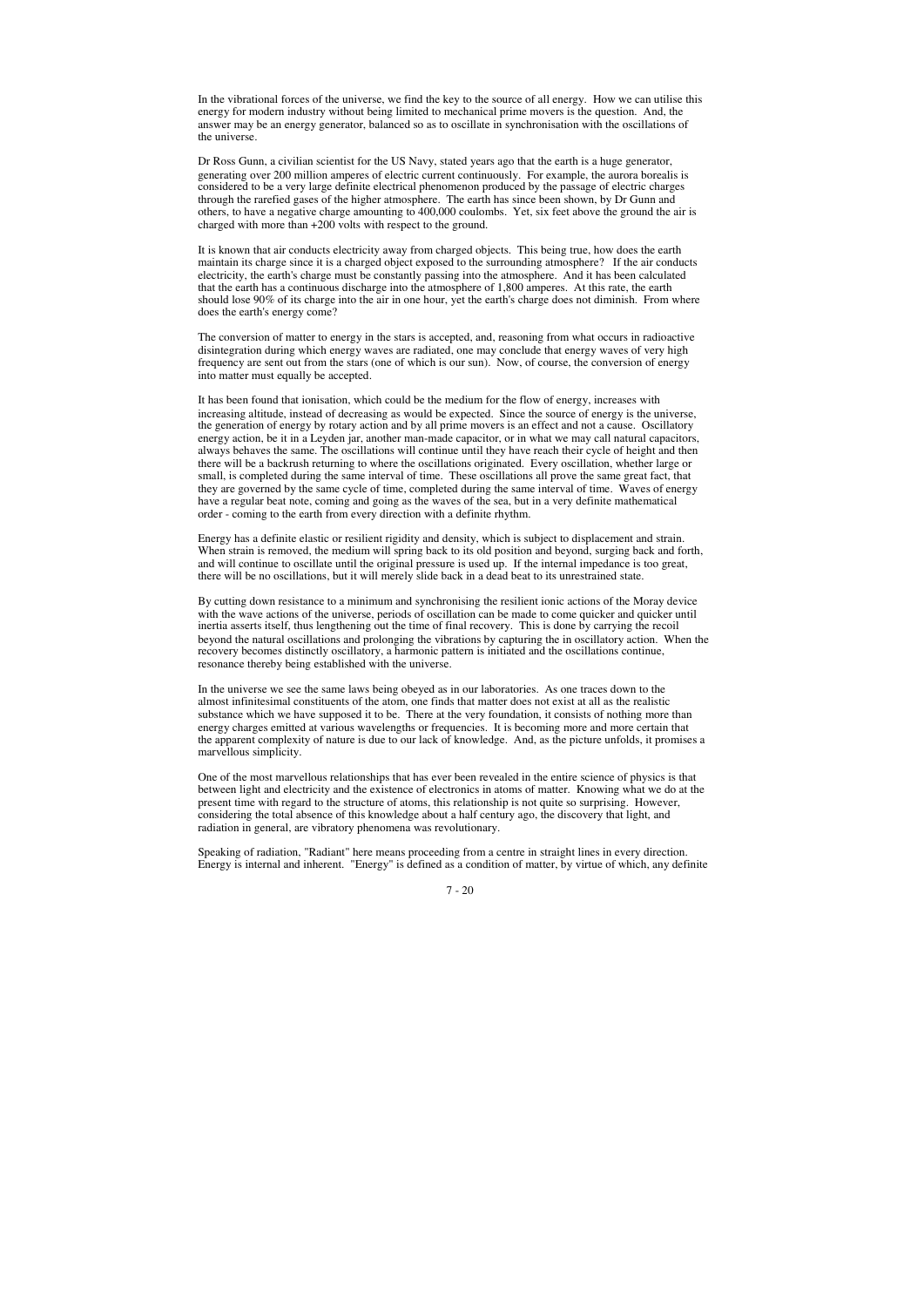portion may affect changes in any other definite portion. This was written in 1892, and discoveries since confirm it. Energy then is a state of matter, or rather, the result of a particular state or condition in which matter may be when any observed phase of energy appears.

In addition to possessing kinetic energy, the atom is capable of absorbing energy internally. This internal energy is associated with the configuration of the particles of which the atom is composed. Under ordinary conditions an atom is in what is known as a state of equilibrium, in which there is neither a giving off, nor an absorbing of energy. But, the internal energy of the atom can be altered. When the internal energy of the atom exceeds that of its normal state it is said to be excited. Excitations may be caused in several ways, e.g., the collision of an atom with rapidly moving positive or negative particles or the breaking of lines of force in an electromagnetic generator. Kinetic energy is released when excitation causes a particle to give up some or all of its kinetic energy to the atom during collisions. This is taking place in the universe all the time.

The electric motor and generator would never have been discovered if a dielectric (insulator) had not been discovered. If one discovers a dielectric valve for the energy of the universe, one has the answer to harnessing the energy of the universe! A limiting case of excitation is ionisation, wherein energy is absorbed by the atom sufficiently to allow a loosely bound electron to leave the atom, against the electrostatic forces which tend to hold it within the atom. An atom which has given up one or more electrons is said to be ionised. It is possible that ionisation, i.e., excitation, may take place in successive steps through absorption of quanta energy. The return of an ionised atom to a state of lower energy is associated with electromagnetic radiation. Also, from the process of ionisation, electrical energy may become associated with the vibrational forces of the universe coming into the earth as cosmic radiation. The higher the frequency, the greater the ionisation or excitation, a form of energy which is kinetic in nature. There are tremendous energies coming to the earth from outer space. These energies are only different manifestations of the energies we see in operation all around us. In most cases we are not even aware of their existence. They penetrate everything including our own bodies. Every one of us is alive by virtue of these energies. Every part and particle of the universe is alive with them. The generators that now furnish our electric power do not create or originate any power or electricity; they merely direct, pump, the existing energy or electricity.

As in musical notes of high and low "C", the vibrational rates (frequencies) are different, but all "C" notes are essentially the same (harmonically related). This is the foundation upon which much of my investigation of vibratory phenomena is based.

It has been agreed that all forms of matter are vibrating at a particular rate or frequency. And, so it is with the various forms of energy - heat and light, magnetism and electricity. These are but forms of vibratory motion connected with and being generated from the same source, the universe. Matter vibrates at a particular rate, according to its character, and may be transmitted into other substance by lowering or raising its rate of frequency. If the frequency is raised high enough, the molecules will separate and the atoms become free. Raising the frequency still higher, the atoms resolve themselves into their original components. Matter then becomes a form of energy. Frequencies may be developed which will balance the force of gravity to a point of neutralisation. One can then go beyond the force of gravitation. Understanding the principles of vibration is truly understanding energy.

In gamma rays, we find potentials which are equivalent to as much as 1,000,000 volts, yet their wave lengths are not the shortest known. In octaves still higher there are rays which are known as "cosmic rays". Who can draw a definite line and say how much higher other octaves exist than those knows as the cosmic rays? Our starting point from the discovery of these different waves was electrical conductivity of the air, and it has been found that this conductivity is just as strong by night as by day. Radiations emitted by the sun can scarcely be the sole cause of this energy. All space is saturated with vibration, energies, which are no doubt electrical in character. The relation of matte to energy and energy to matter then becomes the potential of the universe - one continuous series of oscillations.

Atoms maintain an equilibrium by oscillations, rotations, attractions and repulsions, but this does not interfere with a transformation of equilibrium, which, when the transformations of equilibrium are rapid enough, become energy, i.e., matter is turning into energy and energy into matter.

There can be no generation of electrical current and no kinetic energy if there is no disturbance of equilibrium, i.e., change of potential or change of energy levels. When one thinks of the oxygen and nitrogen molecules of the air all about us moving with the speed of bullets and striking us and everything else at this speed, one can form some idea of the agitation taking place here and in the universe.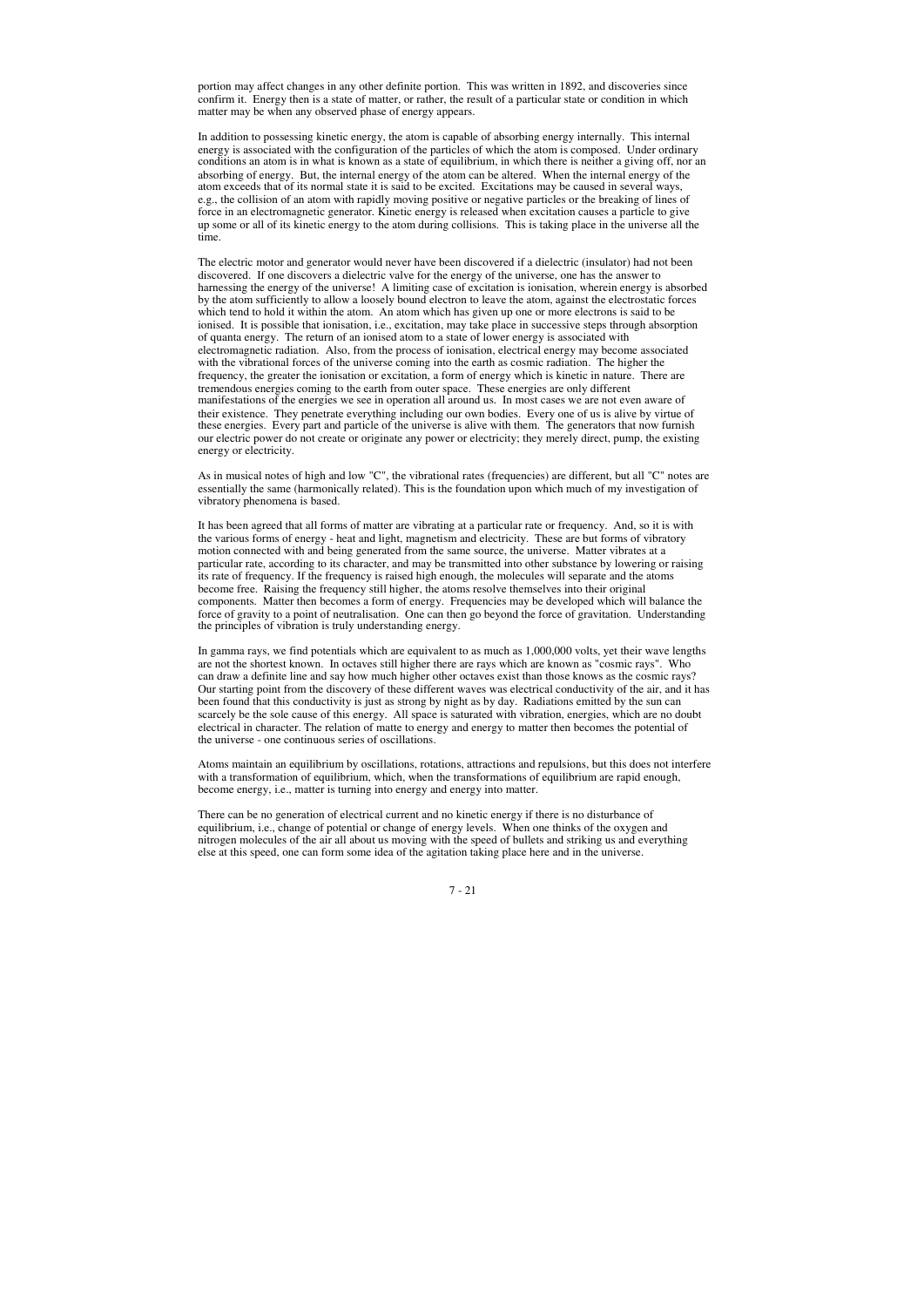The oscillations from outer space are emitting electromagnetic waves of many wavelengths and frequencies. The Moray device is so constructed that the frequency is very much lower on the secondary side than on the primary side, and almost complete resonance is established. I am convinced that the energies from the universe are active radiations produced by the evolution of matter into energy and energy into matter.

Dr Anderson's cloud chamber at the California Institute of Technology, in which the positron was discovered, has furnished much information about cosmic ray energies. He found that some positrons are born of cosmic rays smashing into matter. The cosmic ray energies deduced from the tracks left in the Anderson cloud chamber range from 100 volts to 3,000,000,000 volts. The Lemaitre-Vallarts theory, together with Dr Johnson's asymmetry measurements, give definite values for the energy of half of the cosmic radiation, and shows it continuously distributed between 5 billion and 50 billion volts.

The figure of 100 billion volts is a result of Dr W. Kolhorster's measurement of penetrating radiation in the depths of the Strassfurt salt mines. He found that the minimum energy of these rays had a penetration which was greater than ever before demonstrated. Dr Axel Corlin of Sweden's Lund Observatory found radiation that still had energy after passing through somewhat greater depths and, therefore, the voltage figures can be made even higher. Energies of 100 billion volts or more are indicated by the great bursts set off by cosmic ray collisions, called the stosse, which have been observed particularly in Germany. The Moray RE devices have worked equally well in deep mines, under water or high in the mountains and in an airplane.

It is about 100 years since science began to consider light, heat, magnetism, galvanism, and electricity as natural forces. In the early part of the 19th century school books termed these things "imponderable substances". The corpuscle theory of light was taught, the sun was supposed to provide an endless supply of those corpuscles. After the corpuscle theory faded, scientists turned to the wave theory, but even that was based on a crude concept of movement of the ultimate principles or atoms, of matter. The electron theory has superseded the earlier ones now, and while the electron theory explains the observed and theoretical "facts" better than the previous concepts did, could it be that, as the greater light of knowledge leads us on, the electron theory in turn will fall short of providing "absolute" knowledge? The Einstein Theory may stand in need of revision or amendment; or, in time, it may join the theories of corpuscles and waves on the back shelf.

A specific case, in which the electric field performs the double function of molecular excitation and the creation of intermolecular and atomic ions, is being given by the system used by the inventor. It is a system utilising the principles of the wire corona with a concentric cylinder at different pressures. The system is modified in conformity to the concept that chemical reactions must take place when the oppositely charged molecular ions from an appropriate activated catalyst are accelerated against one another in the wire corona. It consists of a cylinder made of a suitable catalyst from which positive ions are emitted. The reactants (gases) streaming through the chamber parallel to the length of the wire attain the polarity of the negative molecular ions by the high electric field close to the wire. As these negative molecular ions are accelerated at the right angles to the wire in the direction of the electric field toward the positively charged catalyst cylinder, they are met by an avalanche of onrushing atomic ions from the catalyst. A certain amount of reaction takes place in that instant, 10-8 seconds. However, some of the negative molecular ions outside the mean free path of the positive atomic ions are free to rush headlong toward the positive cylindrical field where they are neutralised, and instantly given a positive charge by the avalanche of outrushing positive ions. These positive molecular ions are accelerated back into the field and collide against the negative molecular ions coming from the direction of the negative electrode corona. This melee continues until the reaction has come to a point where the individual participants are either all gone or the mixture is outside of the electric field: backrush oscillations.

The Moray apparatus combined with other equipment, consists of a combination of specially constructed tubes which we will refer to as valves, "pressure transmitters", interceptors and oscillators. The valves are not rectifiers in the sense that they operate as radio valves in changing Alternating Current or High Frequency oscillations into Direct Current. They have an actual valve action in stopping the "flow" of energy which may be thought of as oscillatory action similar to the waves of the sea, without rectification, from returning to the outer circuit, much as a retaining wall could stop the waves of the sea from returning. The other modalities and "tubes" of the device are equally unique in their performance. Although no new laws of energy are being advanced or claimed as having been discovered, the application in the method of utilisation of the energy throughout space is unique in that "generation" is accomplished by oscillatory utilisation rather than by the conventional prime mover. These detector tubes have a synchronised pull with the specially developed oscillators of high faradic capacity and provide a means through which oscillating energy may pass to specially constructed valve oscillators whose relation to the first stage valve is such as to permit oscillations to come in from but not return to the outer circuit with an automatic variable relation to the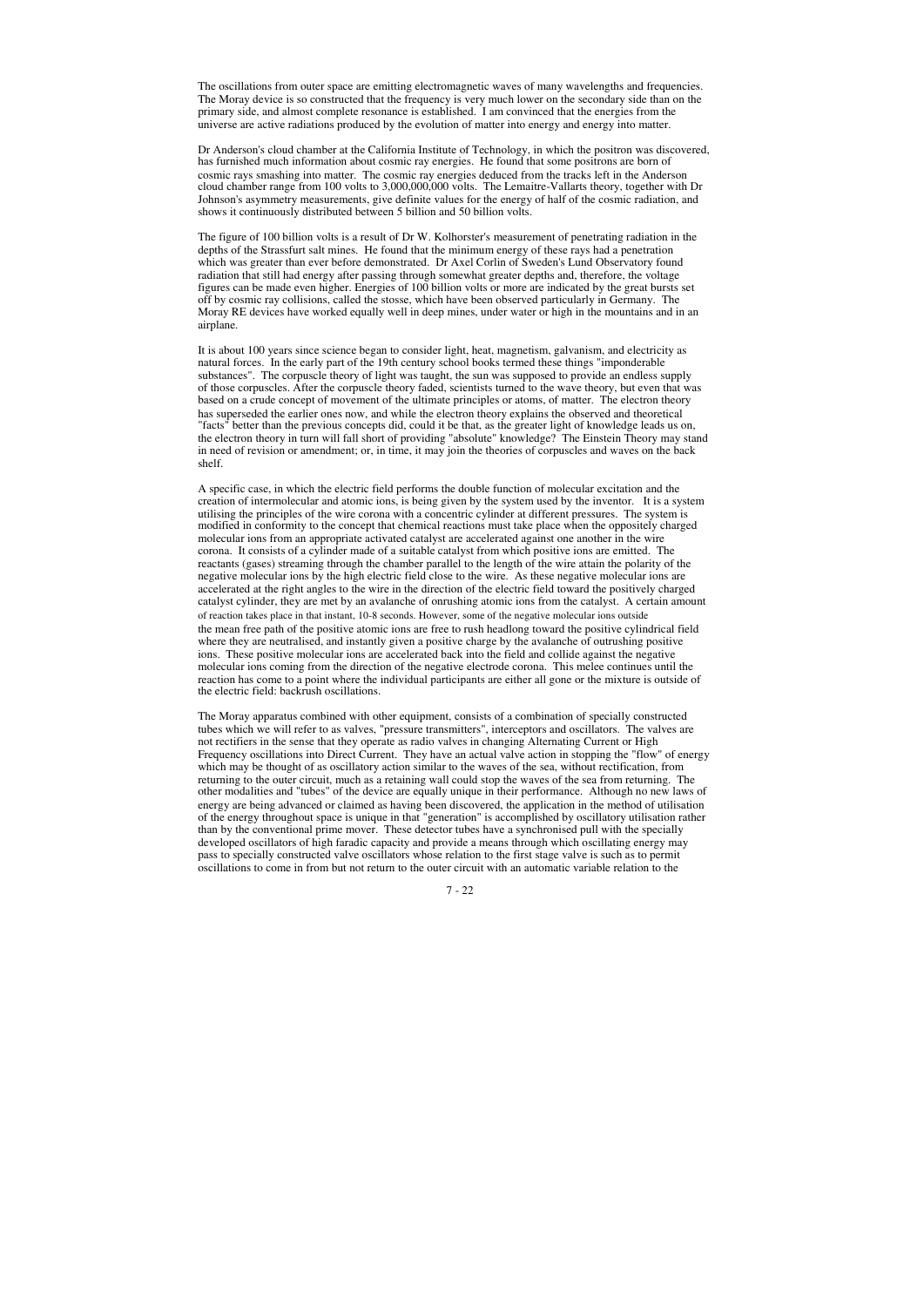oscillations from the universe, and capable of setting up within their circuits initial oscillations which coincide with the oscillations of the universe.

Special provision is provided to stop RE tubes from becoming blocked in their dissipation of the charges created by the oscillations that continually accumulate based on the oscillatory capacity backrush effect common to capacitors and are herein applied in vacuum tubes. This action of these devices has the effect of enlarging and prolonging the time of charge and discharge of the capacitors and the capacity energy in the circuit to an appreciable interval in perfect harmony with the natural energy wave through the interceptor's valves and oscillators in the circuit which set up in the circuit electrical pulsations corresponding to the energy waves captured by the interceptor and again kept from returning to the second outer circuit by "multi-walled" valves. The final tubes act as energy pressure transmitters with a means to prevent "shunting" condensation by a special form of "getter". This stops condensation accumulating at the base of the tubes which would block their ionic action.

One must "split" the energy discharge band into lines of variation (call this what you will), lines of energy or lines of light beyond the "light rays". The oscillations, therefore, do not become simple oscillations but through the action of the universe set up an energy flow which might be referred to as the assertion of inertia. When inertia sets in, the action will continue because of the oscillations of the cosmos, otherwise one would have a complete dissipation of energy and no oscillations. The oscillation will vibrate during the same period of time regardless of the potential, but the rate of vibration of the device depends on the "capacity" of its modalities, i.e., condensers, etc.

Put together in pure energy resonance, certain energy responding apparatus which synchronise with the resonance of certain vibrations in the universe, and what do you have? Useable energy from the universe. This energy may come to the planets as oscillations similar to the oscillations and tides of the sea. The Radiant Energy tubes receive this energy in surges which may last only a few microseconds by the pressure and current in those surges are so strong that sufficient energy is delivered to the equipment in resonance to be useable in multiples of flashes and in a magnitude which competes with the light of day. Remember resonance and pressure can do a lot to amplify energy. Also remember that the vibrations going out from the sources in the universe must also return to their sources. Nothing is lost. There is only a lowering of potential like water flowing over a water wheel.

The Radiant Energy tubes present no new laws of physics. They simply expand the application of known laws, thereby obtaining results not at first thought possible. This is the history of science. Radiant Energy tubes possess greater ability to obtain "saturation" and thus charge the accompanying capacitors at a more steady rate. When a certain voltage is reached, ionisation occurs in the gases of the discharged tube and causes the capacitors of the valve circuit to discharge into other capacitors of the valve circuit, to discharge into other capacitors of the oscillators and the other modalities of the circuit.

When ionisation in the preceding tubes is no longer possible because of the reduced voltage, the process starts all over again. The first valve passes vibrations of energy into an oscillatory circuit; ionisation sets in, a discharge occurs, and energy passes through another valve into other oscillators. The process is repeated from the first stage on to the second stage, on to the third and so on, much like a bucket brigade. That is why I asked years ago, "Cannot a steady flow of water be obtained from the waves of the sea or energy from the vibrations of the cosmos?"

When a vibration of any kind strikes a boundary between two media of different vibratory impedances at an angle of less than 90 degrees, a transformation of the vibratory rate may be changed into another vibratory rate. The Radiant Energy device therefore will continue to capture energy by resonance, or call it what you will, as long as the "keep alive" vibration of the cosmos continues to oscillate the various stages of the valves and oscillators in the circuit. Simple, is it not? Just a case of the trapping of energy which is everywhere present in the primary circuit and causing it to oscillate through the secondary circuits through a blocked circuit of no return.

Our experiments have proved that there is an energy which exists in the universe which, by proper development of equipment, can be made available for commercial use.

Such an energy transformer or converter has been built. It has been operated, at full load continuously with no expenditure of fuels of any type, without a mechanical prime mover, kept alive by the oscillations of the energies from the cosmos; an energy converter, or transformer, which would be capable of converting the high frequency, high level energy of the cosmic radiation into current of usable frequency and voltage.

Basically the theory of operation is as follows: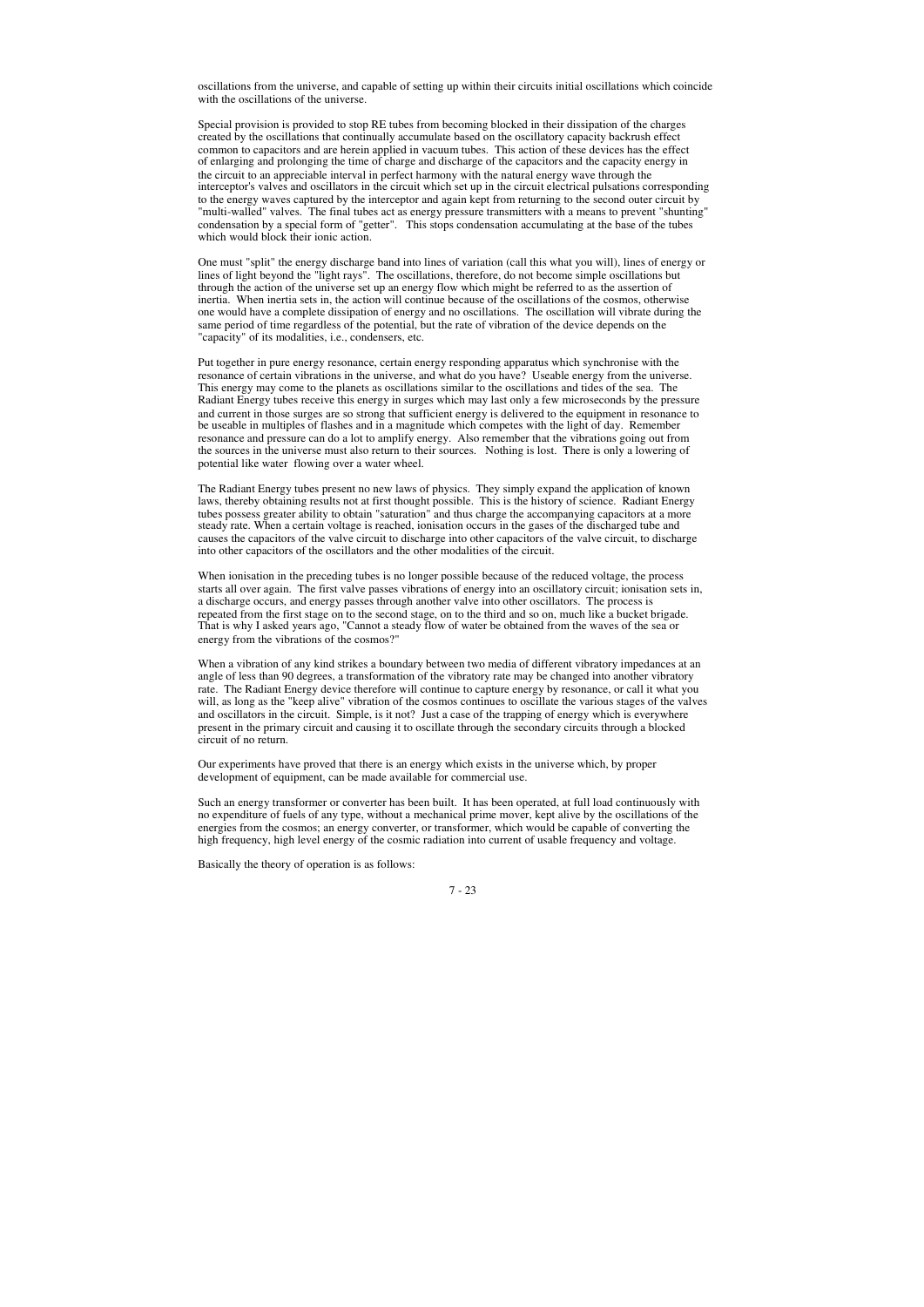Oscillations are started in the first stage or circuit of the device by exciting it with an external energy source.

The circuit is "tuned" until the oscillations are sustained by harmonic coupling to the cosmic wave frequencies.

The specific information on Moray's system is very limited, especially since his patent application has been removed. The diagram above and the diagram below have been reproduced from what is alleged to be the notes from which the patent application was composed. These notes are not very clear both in wording and in the quality of reproduction, however, the diagrams shown here are an attempt to show clearly anything which is reasonably certain in those diagrams.



- The reinforcing action of the harmonic coupling increases the amplitude of the oscillations until the peak pulses "spill" over into the next stage through a special detector or valve which prevents the return or feedback of energy from succeeding circuits.
- These "pulses" drive this stage, which oscillates at a lower frequency and is again reinforced by harmonic coupling with the ever present cosmic waves.
- The second stage drives a third stage, and additional stages are coupled until a suitable power level at a useable frequency and voltage is obtained by means of special transformers.



This is supposed to be the construction information on the Moray Valve which was capable of being set to either rectify a signal or to amplify a signal. The casing is a metal cup which also forms one of the contacts for the valve. inside the cup there are four pellets attached to the side. The outer two pellets are made of bismuth and are fused directly on to the metal case. The two inner pellets are attached to the case with tin instead of solder. Judging from the drawing, it looks as if the metal arm contacting the pellets can only connect with the inner two pellets. The arm presses sharply against the pellets in the same way that the "cat's whisker" diodes of the time were touched with a silver wire to make a point contact and produce rectification.

If it is correct that the rotatable arm only contacts one of the two inner pellets, then the reason for those outer bismuth pellets must be as an indirect part of the valve. So, this section of the case is an arrangement of the metal of the case, tin, bismuth and five junctions between different materials, not counting the contact arm. One of the two inner pellets is made of purified germanium with the addition of very small amounts of a doping material. Iron Sulphide (FeS), Molybdenum Sulphide (MoS), Bismuth, Uranium and Silver have been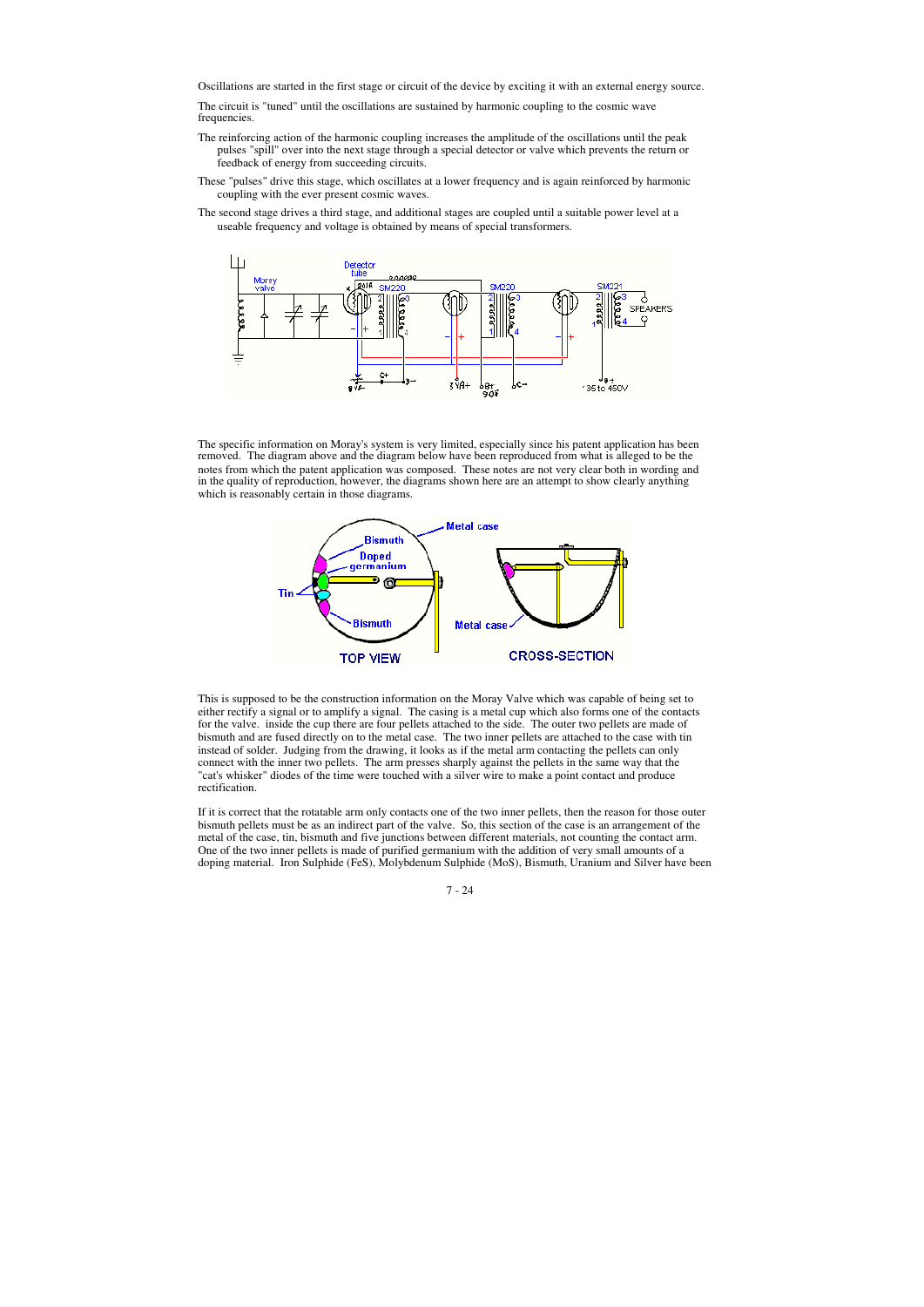mentioned as possible doping agents. Another material mentioned is Lead which has had it's structure altered by the process described in Moray's patent US 2,460,707. The pellets are said to be produced under high pressure.

From this it can be seen that we do not have anything remotely like the full information on Moray's system. However, there are a number of important things which we can learn from this. Firstly, using just a good earthing connection and an aerial of just ninety feet (30 m) or so in length suspended only some eight feet off the ground, it is possible to draw significant current from the environment. The photograph shows 35 light bulbs being lit by Moray and that is a substantial amount of power. It is unlikely that we will be able to reproduce Moray's exact method of extracting power, but it is highly unlikely that his method is the only possible way of achieving efficient power extraction. So, if we experiment with the components and materials to hand today, it is distinctly possible that we could extract major amounts of power from a relatively small aerial wire positioned at quite a convenient height above the ground, and a good quality earth.



Herman starts by illustrating how working electricity can be taken from a Wimshurst machine. The Wimshurst output voltage is very high and the current capacity is very low and most people would dismiss it out of hand as being totally inadequate for any kind of practical work. However, Hermann boosts the power level by feeding the output into a step-down transformer which lowers the output voltage to a convenient level and raises the available current in proportion to the reduction in voltage. This is the same technique patented by Nikola Tesla. The apparatus which Herman illustrates is shown here: Ï

Moray's book "The Sea of Energy in which the Earth Floats" can be downloaded as a free 64-page eBook from http://www.free-energy-devices.com/P26.pdf

**Hermann Plauston' Systems. Hermann Plauston was granted US Patent 1,540,998 in June 1925. The**  patent is similar in style to Tesla's pick-up system and it illustrates the principle with a system which is very much like Paul Baumann's "Testatica" device hidden away in a Swiss religious commune. The patent is very detailed with 37 drawings showing different arrangements, and it is shown in full in the Appendix. In fact, the patent reads more like a tutorial rather than a patent.

A system of this type should most definitely be taken seriously: Hermann considers one of his systems with an output of 100 kilowatts as being a "small" system. He illustrates several different methods of energy capture and several methods of increasing the effectiveness of the captured energy. While an installation to capture a continuous supply of 100+ kilowatts is unrealistic for an individual, there is the distinct possibility of making a scaled-down version which is capable of providing serious levels of free power. Reading his patent through carefully is definitely to be recommended.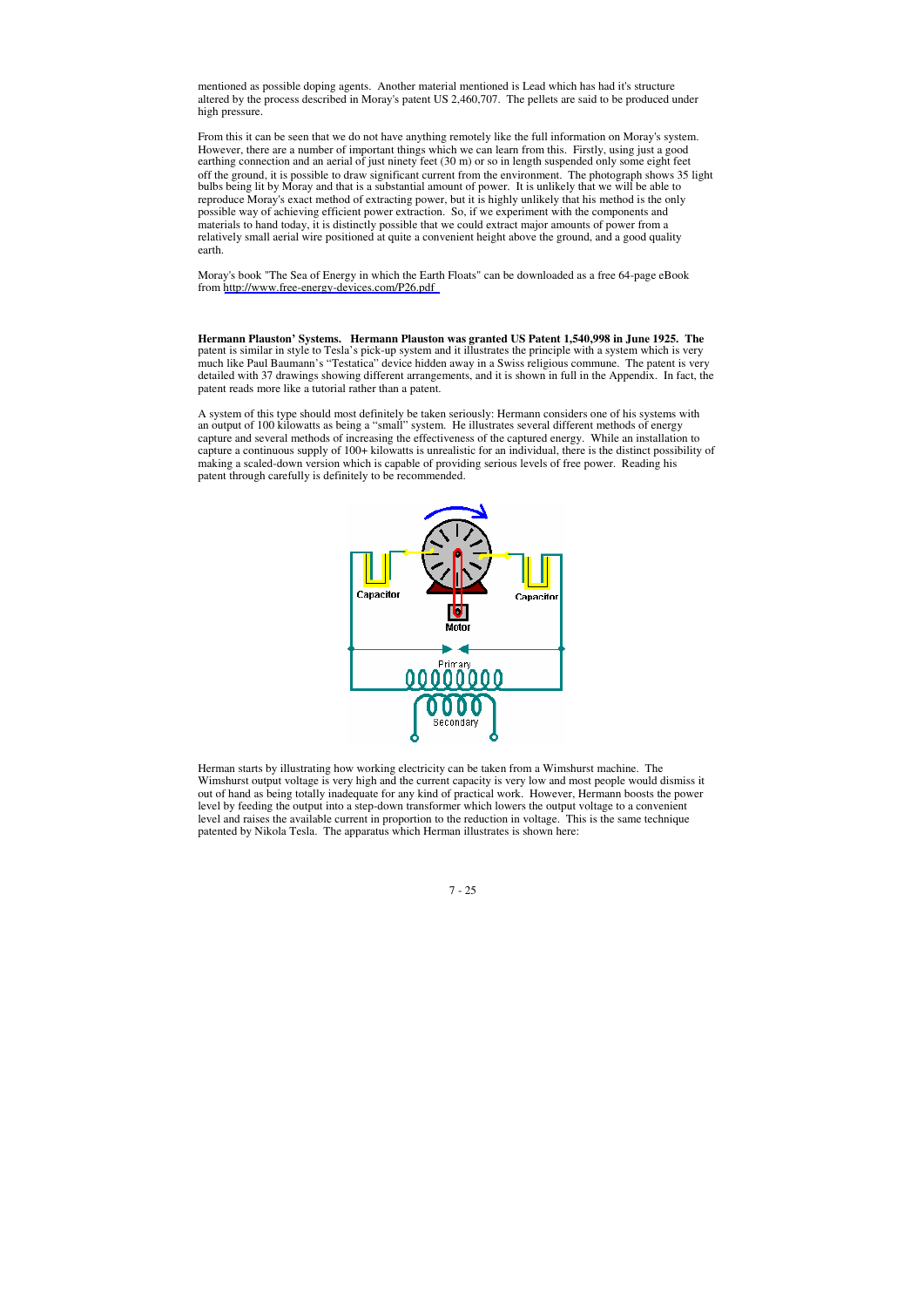

His patent says: "By suitably selecting the ratio between the number of turns in the primary and secondary windings, with regard to a correct application of the coefficients of resonance (capacitance, inductance and resistance) the high voltage of the primary circuit may be suitably converted into a low voltage high current output. It should be remembered that a spark produces a very sharply rising voltage pulse and that unbalances the local quantum energy field, as described earlier, producing very large energy flows as the local environment returns to its balanced steady-state. The spark, which is produced by relatively low power, is used as a trigger for vastly larger energy flows, which feed the step-down transformer, producing serious current at reasonable voltage, capable of doing useful work, without the requirement for any input power from the user.

You will notice how simple this circuit is. Three capacitors "a1", "b1" and "c1" in a chain, form a single highvoltage capacitor. The blobs shown connected across these capacitors are emergency discharge spark gaps put there to deal with unusual events like the aerial being hit by a lightning strike. This circuit is very much like the Wimshurst machine circuit which Hermann uses as an illustration of the principle of operation of these kinds of circuits. In this circuit, he shows a special motor marked "M" which is driven by the circuit and he also shows output terminals which can have other equipment connected across them.

When the oscillatory discharges in the primary circuit become weaker or cease entirely, the capacitors are charged again by the static electricity until the accumulated charge again breaks down across the spark gap. All this is repeated as long as electricity is produced by the static machine through the application of mechanical energy to it. Herman states that without the spark gap arrangement across the three capacitors connected between the aerial and the earth, "it is impossible to collect and render available large quantities of electrical energy."

In addition to the use of spark gaps in parallel, a second measure of security is also necessary for taking the current from this circuit. This is the introduction of protective electromagnets or choking coils in the aerial circuit as shown by S in the diagram below. A single "electromagnet" having a core of the thinnest possible separate laminations is connected with the aerial. In the case of high voltages in the aerial network or at places where there are frequent thunderstorms, several such toroidal-wound coils may be connected in series.



In the case of large units, several such magnets can be employed in parallel or in series parallel. The windings of these electromagnets may be simply connected in series with the aerials. In this case, the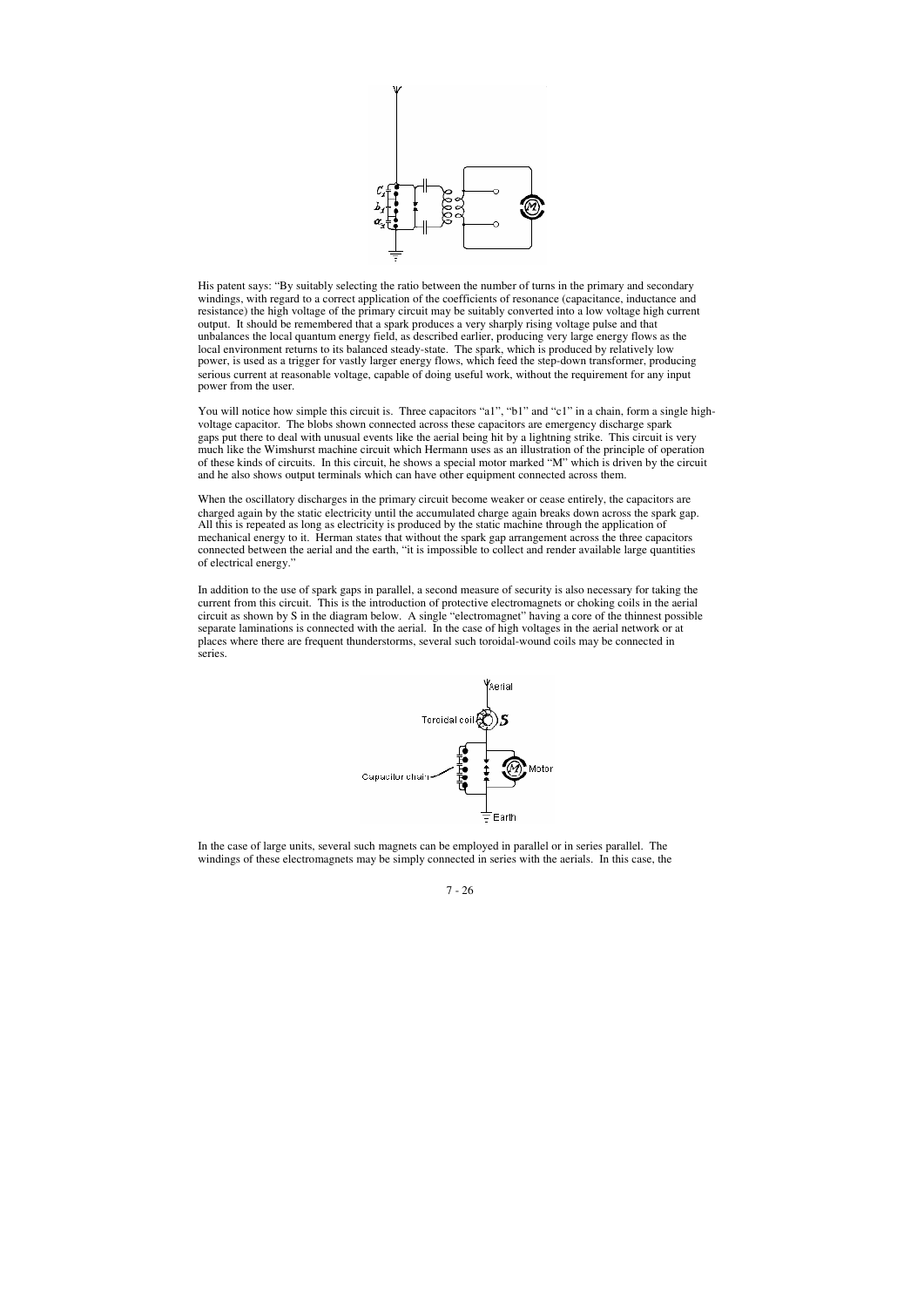windings should be made up from several thin parallel wires, which together, make up the necessary crosssectional area of wire. The winding may be made of primary and secondary windings in the form of a transformer. The primary winding will then be connected in series with the aerial network, and the secondary winding more or less short-circuited through a regulating resistor or an induction coil. In the latter case it is possible to regulate, to a certain extent, the effect of these choking coils.



**Fig.5 shows an arrangement for producing large currents which can be used directly, without motors, to**  provide heating and lighting. The main difference here is that the spark gap consists of a star-shaped disc 7 which can rotate on its own axis and is rotated by a motor opposite similarly fitted electrodes 7a. When separate points of the stars face one another, discharges take place, thus forming an oscillation circuit with capacitors 5 and 6 and inductor 9. A motor may also be connected directly to the ends of inductor 9.

The patent continues by showing many ways to increase the power of the aerial system and many ways of applying the output to practical electrical devices. It contains 37 diagrams, a wealth of practical information, and a copy of it is in the Appendix.

**Roy Meyers' Device. Roy Meyers was granted UK Patent 1913,01098 in January 1914. The patent, which**  is included in the Appendix, shows an extremely simple device which produces an electrical output without any form of visible input whatsoever. This intriguing device was discovered when testing a very simple form, where two horseshoe magnets were interconnected with soft iron wire and two bars of zinc placed between the legs of the magnets. Roy found that he got an output of 8 volts using just two 4-inch magnets with 1-inch square legs and zinc bars of similar size. The physical orientation of the device is very important. The patent says that current is collected if the open ends of the magnets are pointing in a North - South direction and not if they are positioned in the East - West direction. However, replication attempts seem to indicate the reverse of this with energy pick-up occurring when the alignment is East-West. Indications are that this is not an easy device to get operating correctly.

The first arrangement is shown in the following diagram:



Roy developed his system further and found that while it works indoors, it does perform better if located outdoors and raised to a height of fifty or sixty feet. However, that is by no means essential, and the output power and voltage can be increased by increasing the number of collector units. Roy developed these to produce the style shown here: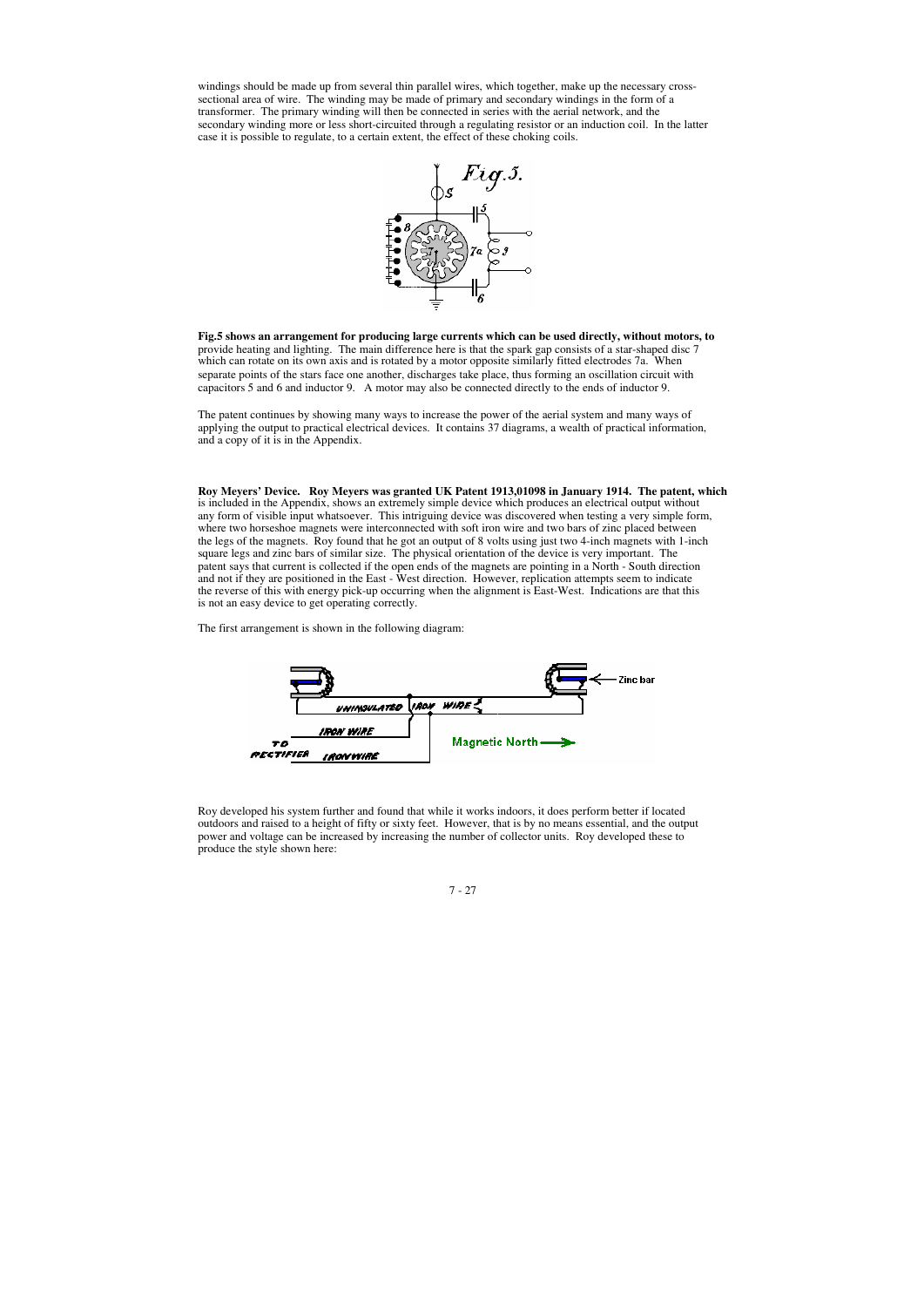

The zinc acts more effectively if installed as sheets bent into a V shape. The magnets and zinc sheets can be stacked vertically and/or horizontally and the greater the number used, the greater the electrical output. A good earth connection is recommended and presumably, the average cold water pipe of any house provides a more than adequate earth connection which is convenient to use, provided the pipework is made of metal.

**Raymond Phillips Snr. Presents an interesting patent US 4,685,047 of 4th August 1987, entitled**  "Apparatus for Converting Radio Frequency Energy to Direct Current". While this patent speaks of radiofrequency energy, I can see no particular reason why that would be the only energy which could be picked up by this circuitry. The patent information is as follows:

#### **Abstract:**

This patent describes an apparatus and methods for converting radio frequency energy into direct current for generating electric power. It includes a dipolar antenna for receiving radio frequency energy and a circuit for converting the radio frequency energy to direct current. The circuit has a positive output line connected to one pole of the antenna and a negative output line connected to the other pole of the antenna. A positive transmitting diode is in the positive output line and a negative transmitting diode is in the negative output line. First and second bus lines and a pair of tuned circuits of opposite polarity couple the positive output line and negative line to the bus line with one of the bus lines being connected to ground. Each tuned circuit includes a first bridging line connecting the positive output line to the first and second ground lines and a second bridging line connecting the negative output line to the first and second ground lines. Each bridging line has in it, a diode connected with a polarity which is reversed with respect to the input diode. The bridging lines of each tuned circuit are connected to one another by an inductor and have capacitors placed between the diode and the bus lines. A Direct Current device is connected to the positive line of the circuit.

## **Background of the Invention:**

This invention shows an apparatus for converting radio frequency energy to Direct Current of sufficient magnitude to power devices such as battery chargers and electric motors without the use of amplification.

There has long been interest in technology directed to transmitting electrical energy over a distance without using wires. Development of such a technology has enormous potential. This was first recognized by Nikola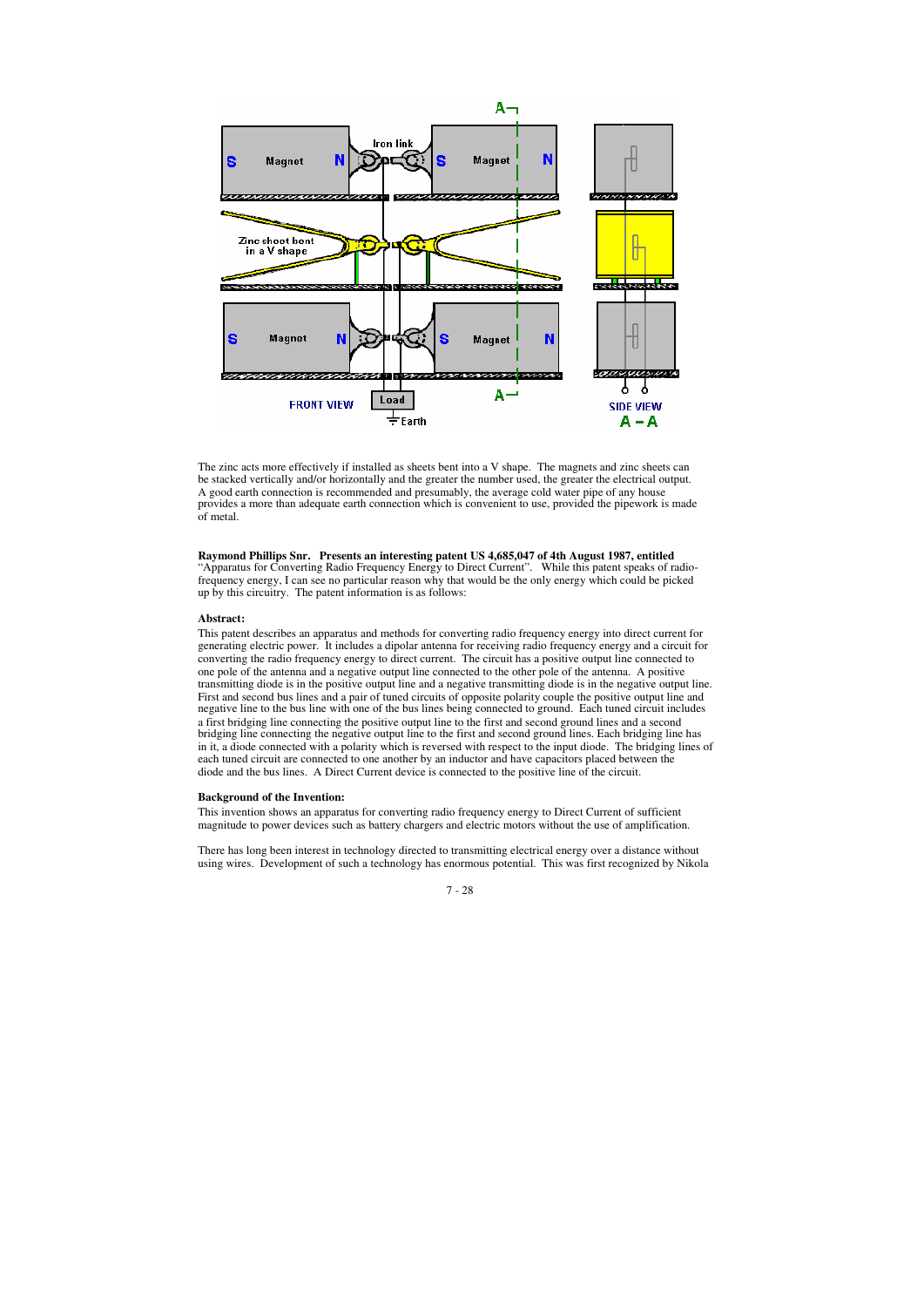Tesla who in 1899 constructed a 200 foot Tesla coil rated at 300 kilowatts at 150 kilocycles. Tesla hoped to set up standing waves of electrical energy around the whole surface of the earth, so that receiving antennas set at optimum points could tap the power when needed. Tesla was able to light hundreds of lamps at a distance of about 40 kilometers with his device without using wires. The scheme has generally remained a scientific curiosity but has provided the initial groundwork for current developments wherein attempts are being made to transmit power using microwaves. However, power transmitted by microwaves is envisioned in the form of a beam of very high intensity which is focused from a microwave generator to a receiving antenna. This technology is envisioned as being used for many types of purposes, however, the focused microwave beam is not suitable for many applications because the beam must be directed toward a receiving antenna and cannot be transmitted through most objects, including living objects, without destroying those objects.

This invention relies on converting energy from standing waves which are emitted from radio frequency antennas in the RF range rather than the microwave range. Of particular interest are very low frequencies which are not used in communications and are available for transmitting power. Also of interest are the low frequency waves emitted by the earth due to pulsing of its magnetic field. These low frequency standing "earth" waves can be picked up by receivers tuned to them.

#### **Summary of the Invention:**

This invention shows an RF antenna for receiving radio waves. The RF antenna connected to a circuit configured to convert the RF signals to Direct Current. The radio frequency signals received by the antenna are transmitted to two leads, one being rectified to produce positive voltage and the other rectified to produce negative voltage. The positive voltage lead is connected directly to a positive output line and the negative voltage lead is connected directly to a negative output line. The positive output line is connected to a pair of bus lines through a first pair of capacitors, while the negative output line is connected to the pair of bus lines by a second pair of capacitors. Placed between the first bus line and the positive output line is a reverse diode of negative polarity, while placed between the negative output line and first bus line is a reverse diode of positive polarity. The positive and negative output lines are connected to one another through an inductor which is in parallel with the capacitors of the first and second pair connected between the second bus line and the positive and negative output lines.



In one implementation of the invention this circuit is duplicated for each positive and negative output line. In another the circuit is coupled to additional identical circuits in order to increase the direct current output of the arrangement. In another implementation, the antenna used is a dipolar antenna of aluminium wire arranged in a "butterfly" configuration.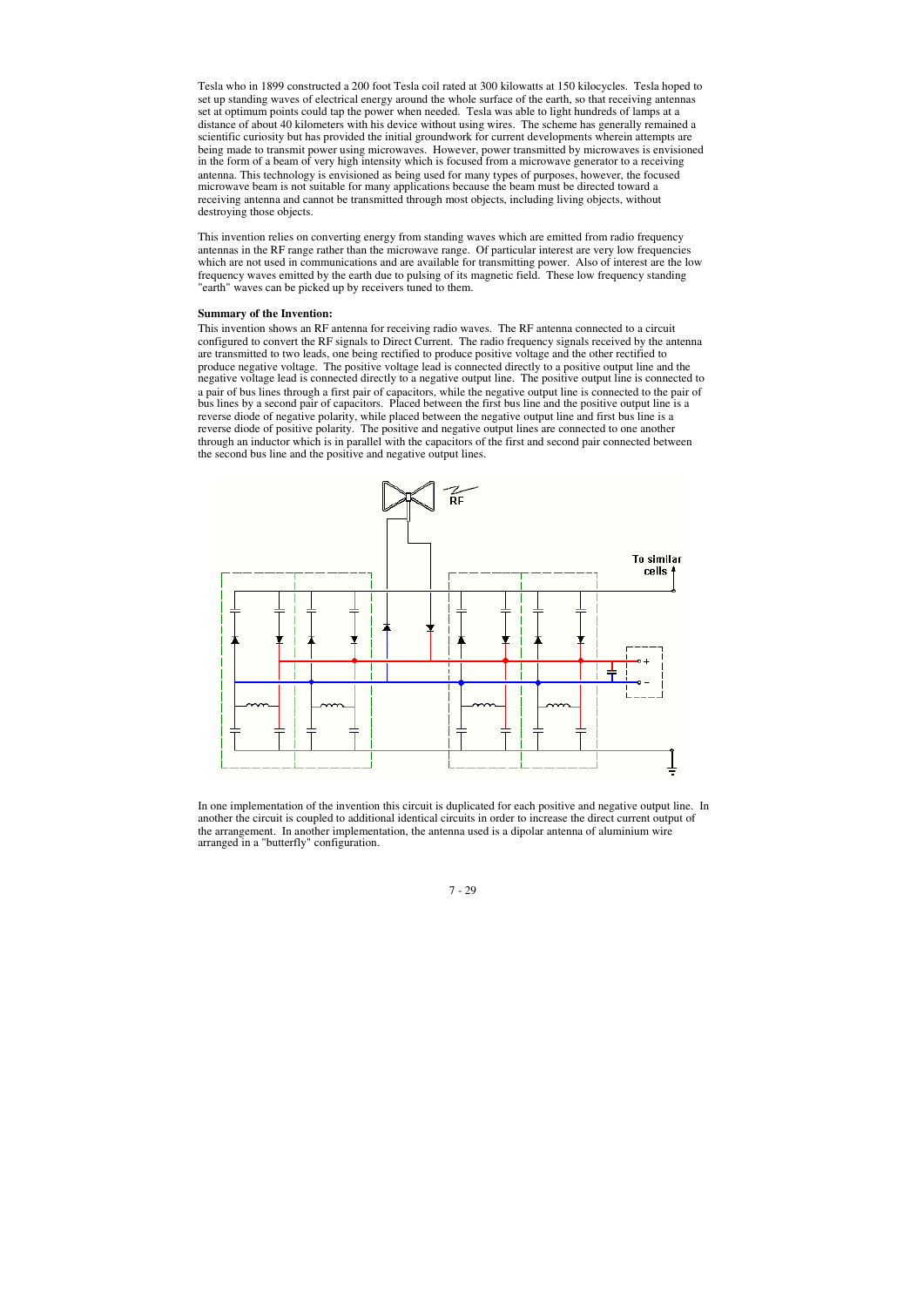This invention uses these elements to generate direct current of sufficient power to perform tasks such as charging batteries, lighting lamps and powering direct current electric motors without the use of amplifiers.

## **Brief description of the drawing:**

The reference characters used show the same or similar parts in each views, and what is shown is a diagram of a circuit, a driven device and a dipolar antenna which receives radio frequency waves which are then converted to DC current for powering the driven device.

### **Description of the preferred embodiment:**

Referring now to the drawing below, there is shown a dipolar antenna, designated generally by the numeral **10, which receives radio frequency waves from an RF transmitter.** 



These waves are passed to the conversion circuit through a coaxial cable 13 and the DC output current of the circuit is used to power an output device 15, which may be, for example, a battery charger, DC motor, or lighting device. The circuit has no other power inputs and so has no amplifiers for boosting the RF energy.

The source of frequencies which can be converted to Direct Current by the circuit shown may include sources of high frequency (HF), low frequency (LF), very low frequency (VLF) and extremely low frequency (ELF) radio waves as well as seismic vibration of the earth's magnetic fields.

Preferably, the dipolar antenna 10 is formed of two triangular loops of aluminium wire 16 and 17, one of which is connected to the annular conductor 21 of the coaxial cable 13 and the other of which is connected to the centre conductor 22 of the coaxial cable. The size of the bipolar antenna 10 is dependent on the particular application to which it is put. In one embodiment of the invention, the antenna 10 is approximately **12 inches in width and 18 inches in length. Such an antenna is used to receive five watt energy, such as**  that generated by a walkie-talkie or citizen-band radio.

The outer conductor of the aerial is connected to positive lead 21 and the centre conductor of the coaxial cable is connected to the negative lead 22 of the circuit. A positive transmitting diode D1 is placed between the lead 21 and the positive output line 25. A negative transmitting diode D2 is placed between the lead 22 and the negative output line 26.

In order to provide a DC output of sufficient power, a number of inductance-capacitance RF tuned circuits **30, each forming a positive cell, or a negative cell, are used to connect the positive output line 25 and**